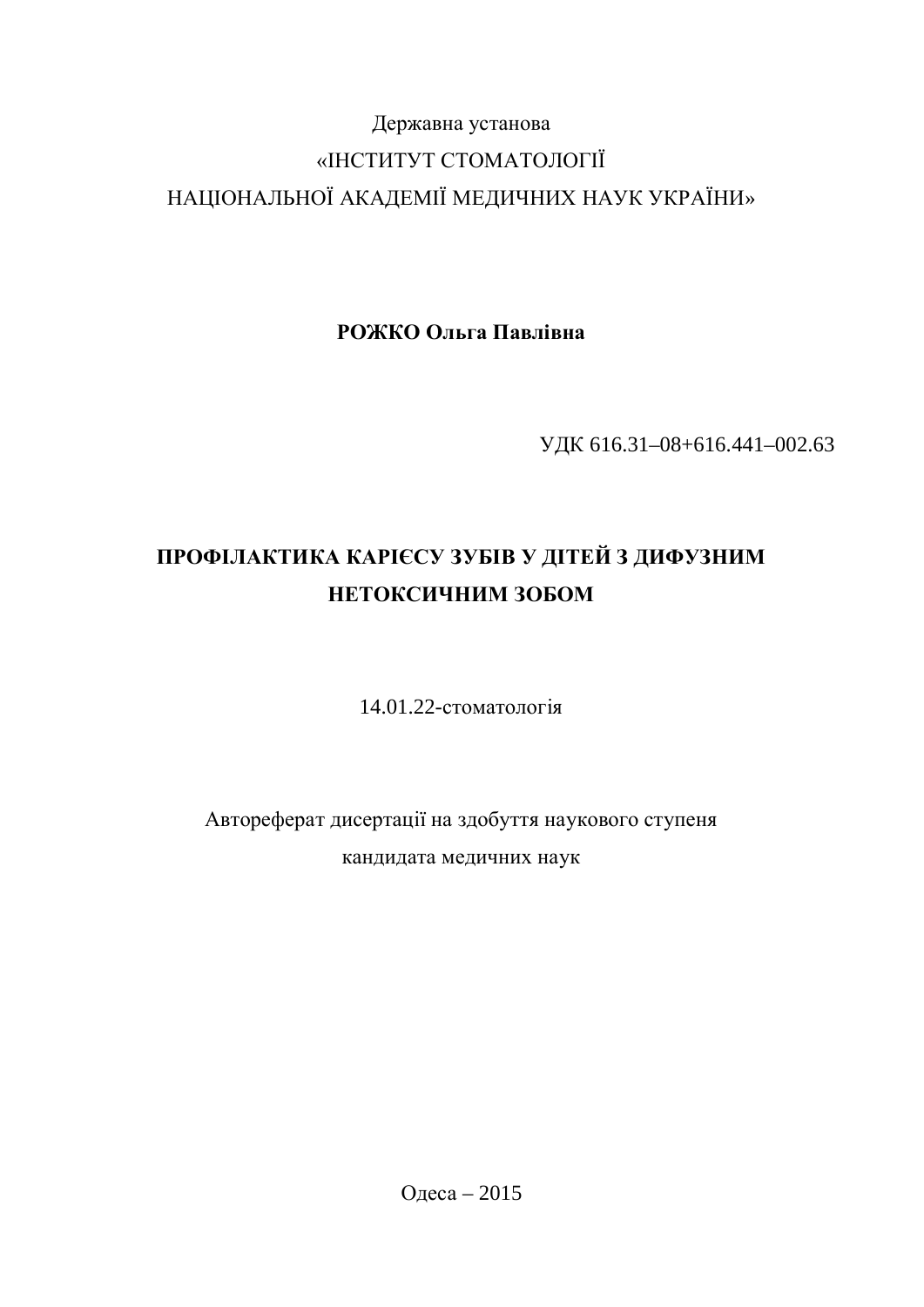Дисертацією є рукопис.

Робота виконана в Одеському національному медичному університеті МОЗ України і Державній установі «Інститут стоматології НАМН України», м. Олеса.

### **Науковий керівник:**

доктор медичних наук, професор Дєньга Оксана Василівна, Державна установа «Інститут стоматології НАМН України», м. Одеса, завідувач відділу епідеміології та профілактики основних стоматологічних захворювань дитячої стоматології та ортодонтії

### **Ɉɮɿɰɿɣɧɿɨɩɨɧɟɧɬɢ:**

- доктор медичних наук, професор Куцевляк Валентина Федорівна, Харківська медична академія післядипломної освіти МОЗ України, завідувач кафедри стоматології, терапевтичної стоматології

- доктор медичних наук, професор Скрипников Петро Миколайович, Вищий державний навчальний заклад України «Українська медична стоматологічна академія», м. Полтава, завідувач кафедри післядипломної освіти лікарів-стоматологів

Захист відбудеться 26 жовтня 2015 р. о 13.00 годині на засіданні спеціалізованої вченої ради Д 41.563.01 в Державній установі «Інститут стоматології НАМН України» за адресою: 65026, м. Одеса, вул. Рішельєвська,11.

З дисертацією можна ознайомитись у бібліотеці Державної установи «Інститут стоматології НАМН України» (65026, м. Одеса, вул. Рішельєвська,11).

Автореферат розісланий 25 вересня 2015 р.

Вчений секретар спеціалізованої вченої ради П. О. Бабеня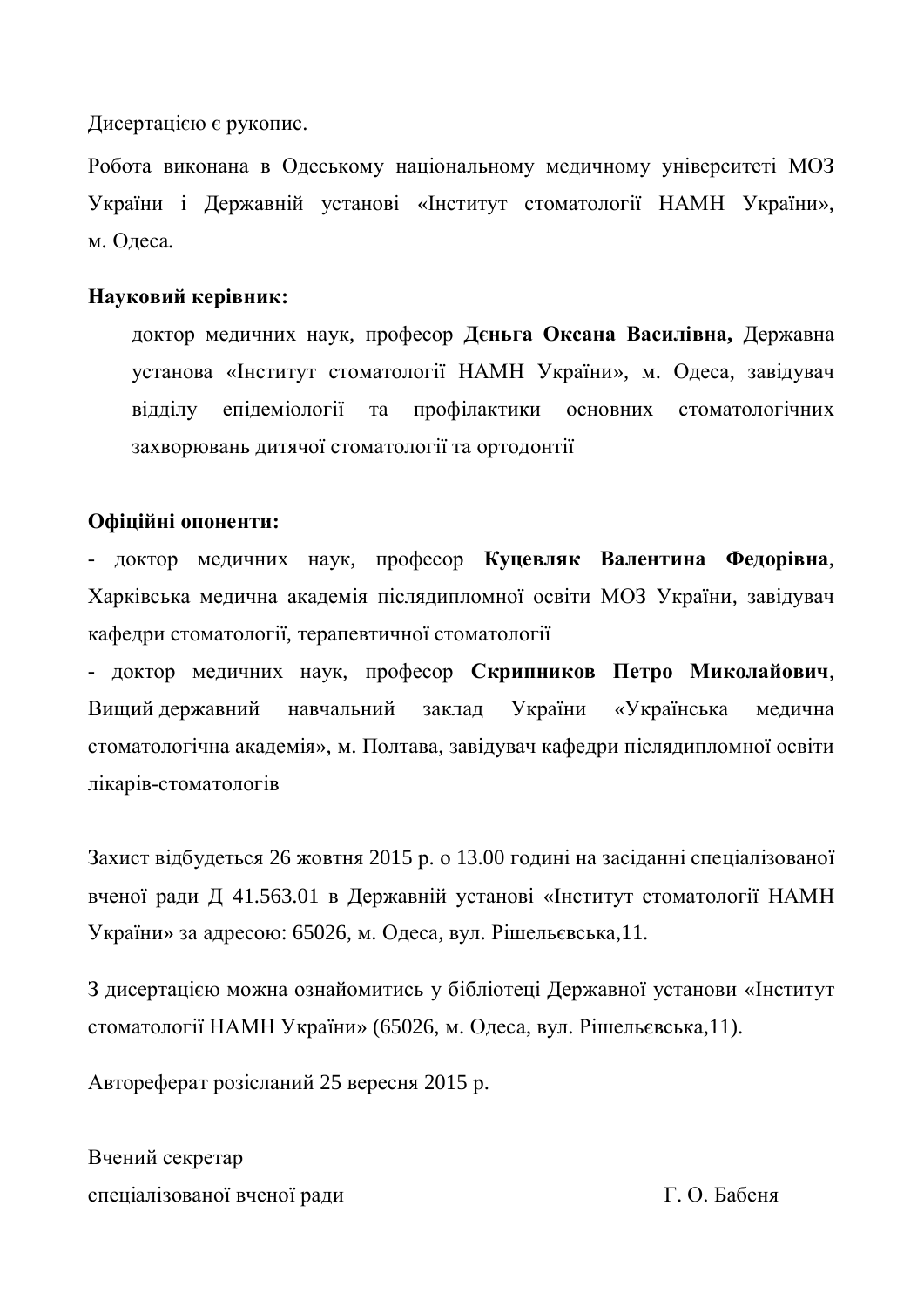# ЗАГАЛЬНА ХАРАКТЕРИСТИКА РОБОТИ

Актуальність теми дослідження. Дані багаточисельних досліджень свідчать про стабільно високу поширеність карієсу зубів у дітей України (Деньга О. В. и соавт., 2004; Адмакин О. И., 2006; Хоменко Л. А. и соавт., 2006; Куприянов И. А. и соавт, 2007; Савичук Н. О., 2013), що пов'язане в першу чергу із загостренням соціально-економічних і екологічних проблем в останні десятиліття. Проведений в рамках Національної програми моніторинг стоматологічної захворюваності дитячого населення України показав, що в середньому по країні поширеність карієсу зубів у дітей 6 і 12 років забезпечується генетичними, біологічними і соціально-середовими детермінантами (Деньга О. В. и соавт., 2003; Безвушко Е. В., Чухрай Н. Л., 2008). Велике значення має і несприятлива тенденція збільшення числа соматичних захворювань у дітей і підлітків. Встановлено, що у приблизно 90 % дітей з карієсом зубів діагностуються від 2 до 5 супутніх соматичних захворювань (Дорошенко С. І. і співавт., 2009).

Офіційні статистичні дані МОЗ України свідчать про те, що в структурі загальної захворюваності дитячого населення ендокринопатії займають 4 місце, в першу чергу за рахунок патології щитовидної залози (Каладзе Н. Н. и соавт., 2011: Колесник К. А., 2013).

Порушення діяльності залоз внутрішньої секреції несприятливо впливають на формування організму дитини в цілому і стану її стоматологічного статусу (Біденко Н. В., 1997; Супиева Э. Т., 2002). Проте основні стоматологічні захворювання у дітей з ендокринною патологією вивчені недостатньо.

Встановлено, що функція гіпофізарно-тиреоїдної системи забезпечує регулюючий вплив на всі види обміну, у тому числі і на метаболізм кісткової тканини (Данилова Л. И., Матвеева А. В., 2001; Гринспэн С. Л., 2001). Вивчення впливу дисфункції щитовидної залози на стан твердих тканин зубів і неспецифічну резистентність організму при карієсі також представляє теоретичний і практичний інтерес.

Дані літератури свідчать, що тиреоїдні гормони надають антиоксидантну дію, знижують інтенсивність стрес-синдрому, нормалізують баланс протеїнази – інгібітори, стимулюють імунну систему організму (Епишин А. В. и соавт, 2001; Kolesnik K. A. et al., 2013). Експериментальний стрес при дисфункції щитовидної залози у тварин викликає виражені порушення твердих тканин зубів і тканин пародонту: підвищення ступеня рецесії ясен, атрофію альвеолярного відростка, рухливість зубів.

Аналіз літератури показав, що біохімічні, біофізичні аспекти стану твердих тканин зубів, тканин пародонту і ротової рідини, а також ефективна профілактика стоматологічних захворювань, в першу чергу карієсу зубів, у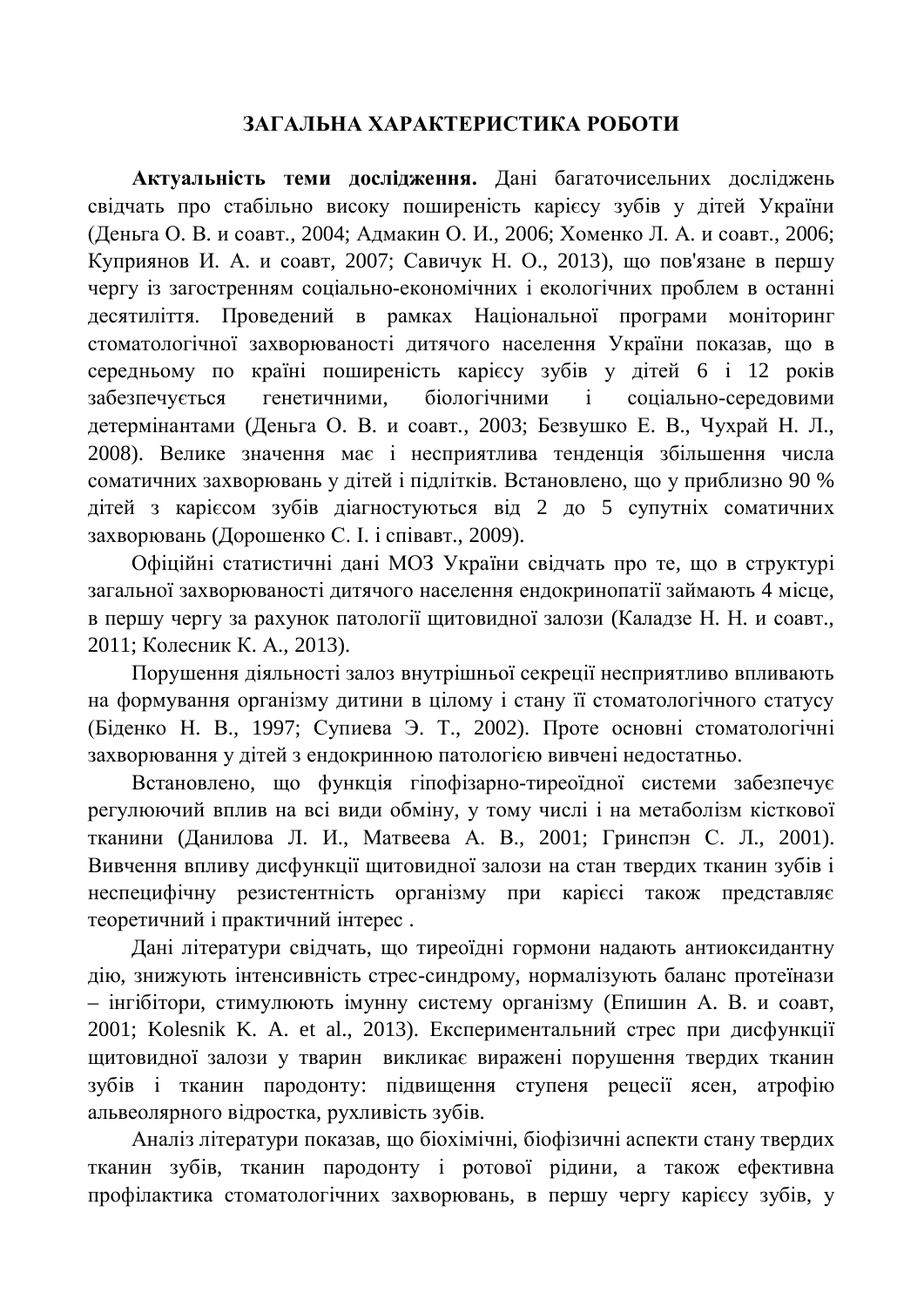дітей з порушеннями функції щитовидної залози вивчені і розроблені нелостатньо.

Зв'язок роботи з науковими програмами, планами, темами. Дисертація виконана відповідно до плану спільної науково-дослідної роботи Одеського національного медичного університету і ДУ «Інститут стоматології НАМН України»:

- «Удосконалити профілактику та лікування основних стоматологічних захворювань у пацієнтів на тлі зниженої неспецифічної резистентності. обумовленої антропогенними та біогеохімічними макро-та мікроелементозами» (Шифр НДР: НАМН 089.13; № ДР 0113U000532).

Дисертант є співвиконавцем окремих фрагментів вказаної теми.

Мета і завдання дослідження. Метою роботи було підвищення ефективності профілактики карієсу зубів у дітей з гіпофункцією щитовидної залози за рахунок поетапного використання адаптогенних, антиоксидантних, протизапальних, ремінералізуючих препаратів і препаратів, компенсуючих йодний дефіцит, нормалізуючих ферментативну активність в організмі.

Завдання дослідження:

1. Вивчити поширеність, інтенсивність і структуру ураження карієсом зубів, стан гігієни порожнини рота і тканин пародонту у дітей 6 і 12 років з дифузним нетоксичним зобом (ДНЗ), як найбільш поширеної патології шитовилної залози.

2. Вивчити в експерименті на тваринах вплив зниженої функції щитовидної залози на стан твердих тканин зубів і атрофію альвеолярного відростка, біохімічні маркери процесів мінералізації в організмі.

3. Вивчити в експерименті лікувально-профілактичну дію розробленого профілактичного комплексу препаратів на стан твердих тканин зубів, пульпу зубів і альвеолярний відросток тварин.

4. Вивчити в клініці вплив розробленого профілактичного комплексу препаратів на стан твердих тканин зубів, тканин пародонту, ротову рідину дітей з дифузним нетоксичним зобом.

5. Визначити характер біохімічних змін в ротовій рідині дітей з дифузним нетоксичним зобом в процесі профілактики і спостереження.

6. Клініко-лабораторними методами вивчити стабільність рН ротової рідини, кислоторезистентність емалі зубів, її електропровідність, функціональний стан мікрокапілярного русла ясен, їх бар'єрну проникність в процесі профілактичних дій і спостереження дітей з ДНЗ.

Об'єкт дослідження: основні стоматологічні захворювання у дітей з гіпофункцією щитовидної залози.

*Предмет дослідження:* профілактика карієсу зубів у дітей з гіпофункцією питовилної залози.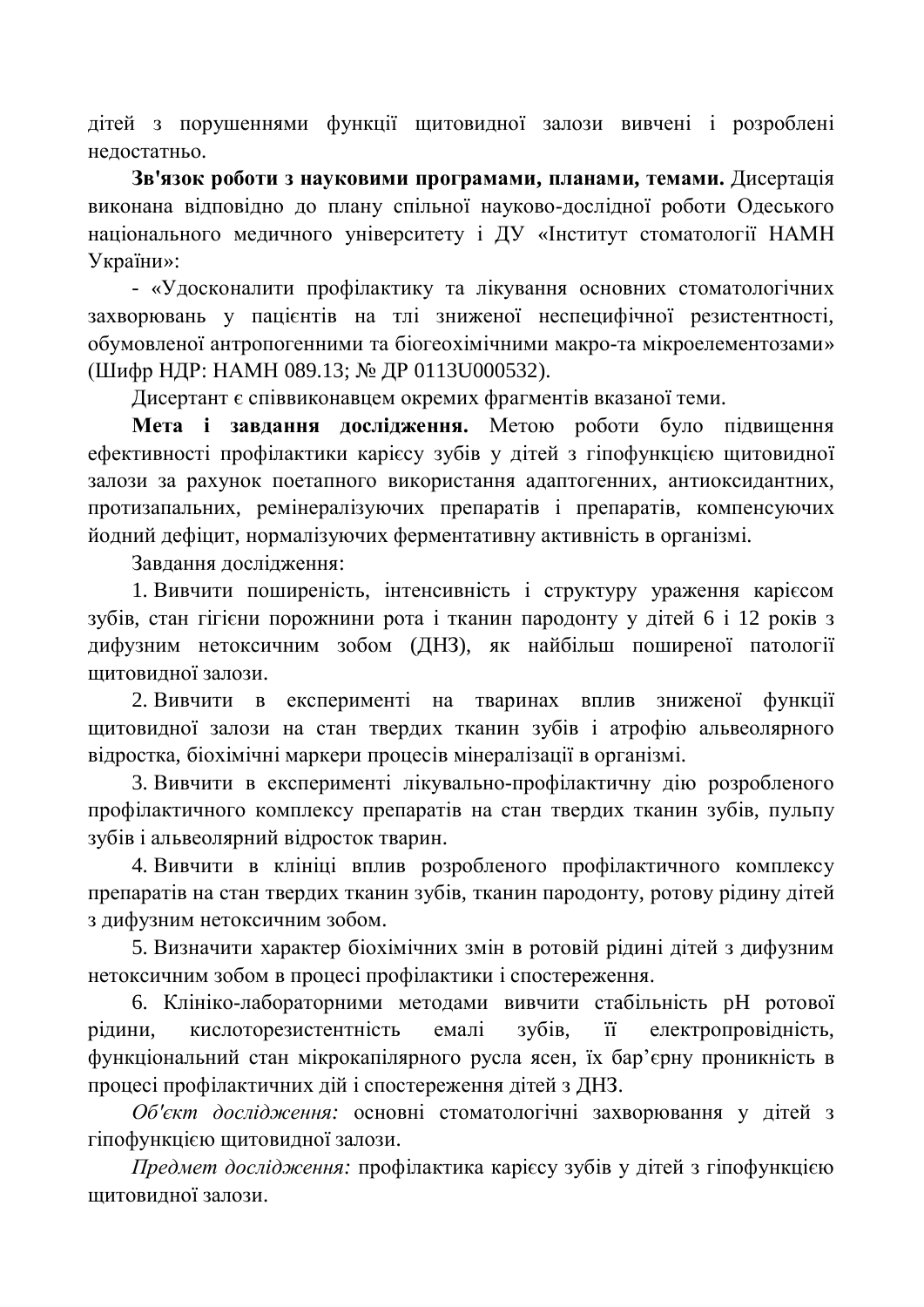Методи дослідження. Епідеміологічні – для визначення поширеності і інтенсивності карієсу зубів, стану тканин пародонту, рівня гігієни порожнини рота у дітей з ДНЗ; *експериментальні* – для визначення ефективності лікувально-профілактичного комплексу і його складових при моделюванні гіпофункції щитовидної залози; *клінічні* – для оцінки стоматологічного статусу дітей з ДНЗ і його змін в процесі профілактики і лікування; *клініко-лабораторні* – для кількісної оцінки безпосередніх та віддалених результатів лікувальнопрофілактичних заходів у дітей з ДНЗ; статистичні - для оцінки похибок і достовірності отриманих результатів.

Наукова новизна отриманих результатів. Показані значна поширеність і висока інтенсивність ураження карієсом зубів (поширеність 98 %, КПВз – 6,42), підвищені показники пародонтальних (РМА 22,3 %) і гігієнічних індексів (Stallard – 2,08 бали) у дітей з ДНЗ 6 і 12 літньому віці, що перевищують аналогічні показники у дітей без ДНЗ і в середньому по Україні.

В експерименті показано, що гіпотиреоз збільшує у тварин інтенсивність  $(8,4\pm0,7)$  і глибину  $(9,8\pm0,9)$  бали) каріозних уражень, атрофію альвеолярного відростка (27,9 %), майже в 10 разів зменшує мінералізуючий індекс пульпи зубів, активність лужної фосфатази і збільшує активність кислої фосфатази і еластази в кістковій тканині альвеолярного відростка.

Вперше використання на поєднаній моделі карієсу і гіпотиреозу розробленого лікувально-профілактичного комплексу, що включає препарати, які заповнюють дефіцит йоду, регулюючі гормональну активність щитовидної залози, антиоксилантного і алаптогенного характеру лії, дозволило нормалізувати у тварин основні біохімічні параметри пульпи зубів (мінералізуючий індекс 24,65±1,98) і кісткових тканин альвеолярного відростка (мінералізуючий індекс  $26,35\pm 1,92$ ).

Розроблений лікувально-профілактичний комплекс дозволив за 2 роки спостережень отримати у 6 літніх дітей з ДНЗ карієспрофілактичну ефективність 55,3 %, а у 12 літніх – 41,7 %, значно поліпшити пародонтологічні індекси і показники рівня гігієни порожнини рота.

У ротовій рідині дітей з ДНЗ в основній групі спостереження за 1 рік  $i$ стотно збільшився рівень кальцію (в 2,01 рази), фосфору (в 1,29 рази), знизились в 2 рази вміст малонового діальдегіду і активність еластази (в 1,89 рази), збільшилися в 2,46 рази активність каталази, антиоксидантнопрооксидантний індекс (в 4,92 рази), активність лізоциму (в 2,69 рази) і зменшилися активність уреази (в 2,94 рази), коливання рН в окремих пробах (в 2 рази), збільшилися кислоторезистентність емалі зубів на 27 %, її електричний опір в 1,67 рази, покращився стан мікрокапілярного русла ясен і їх бар'єрний захист.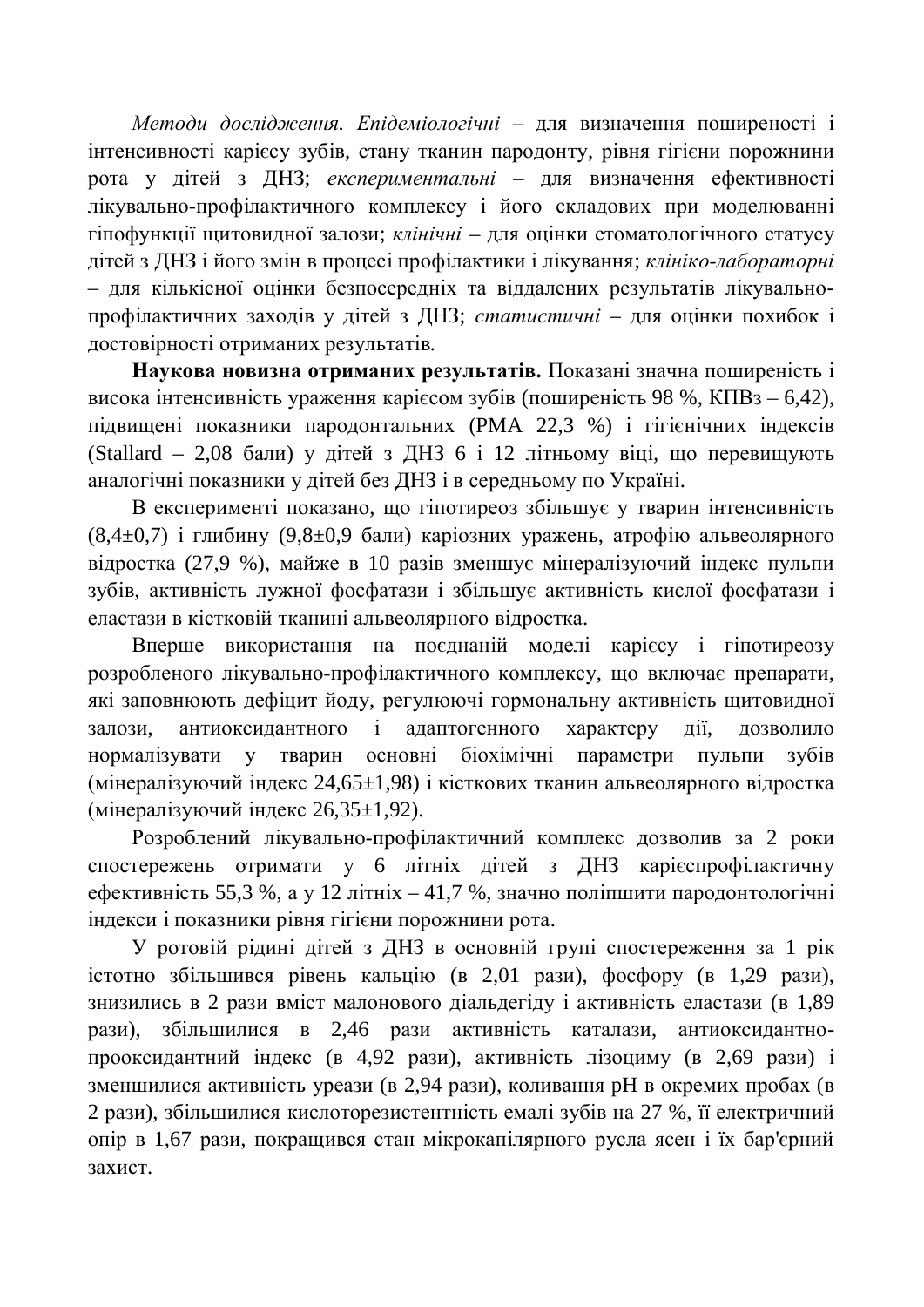Практичне значення отриманих результатів. Сформульовані основні принципи комплексного лікування основних стоматологічних захворювань у дітей з ДНЗ.

Розроблено і запропоновано для застосування в стоматологічній практиці комплекс профілактики і лікування карієсу зубів і патології тканин пародонту для дітей з ДНЗ.

Результати роботи впроваджені в практику клінічного відділу ДУ «ІС НАМН», «Медичного центру дитячого стоматологічного здоров'я ОНМедУ», Одеській обласній стоматологічній поліклініці, в учбовий процес Одеського національного медичного університету.

Особистий вклад претендента. Автором спільно з науковим керівником сформульовані мета і завдання дослідження, написані статті. Дисертантом особисто виконаний патентно-інформаційний пошук по темі дисертації, обґрунтований вибір методів дослідження, самостійно написана дисертаційна poбота.

Епідеміологічні, експериментальні, клінічні і лабораторні дослідження виконані автором спільно із співробітниками кафедри стоматології дитячого віку Олеського національного меличного університету, віллілу епілеміології та профілактики основних стоматологічних захворювань, дитячої стоматології та ортодонтії, лабораторії біохімії, сектору біофізики ДУ «Інститут стоматології НАМН України».

Апробація результатів дисертації. Основні положення дисертації представлені і обговорені на Міжнародній науково-практичній конференції «Медична наука і практика XXI століття» (Київ, 2015); Міжнародній науковопрактичній конференції «Пріоритети сучасної медицини: теорія і практика» (Одеса, 2015); Міжнародній науково-практичній конференції «Забезпечення здоров'я нації і здоров'я особи як пріоритетна функція держави» (Одеса, 2015); Міжнародній науково-практичній конференції «Світова медицина: сучасні тенденції і чинники розвитку» (Львів, 2015).

Публікації. За матеріалами дисертації опубліковано 8 наукових праць, з яких 3 статті у наукових фахових виданнях України, 2 статті в іноземних наукових виданнях, 3 тези доповідей в матеріалах науково-практичних конференцій.

Об'єм і структура дисертації. Дисертація викладена на 131 сторінці, складається із огляду літератури, 4 розділів власних досліджень, розділу аналізу і узагальнення отриманих результатів, висновків, практичних рекомендацій і списку використаної літератури (270 джерел, з них 75 – латиницею). Робота містить 36 таблиць, ілюстрована 4 рисунками.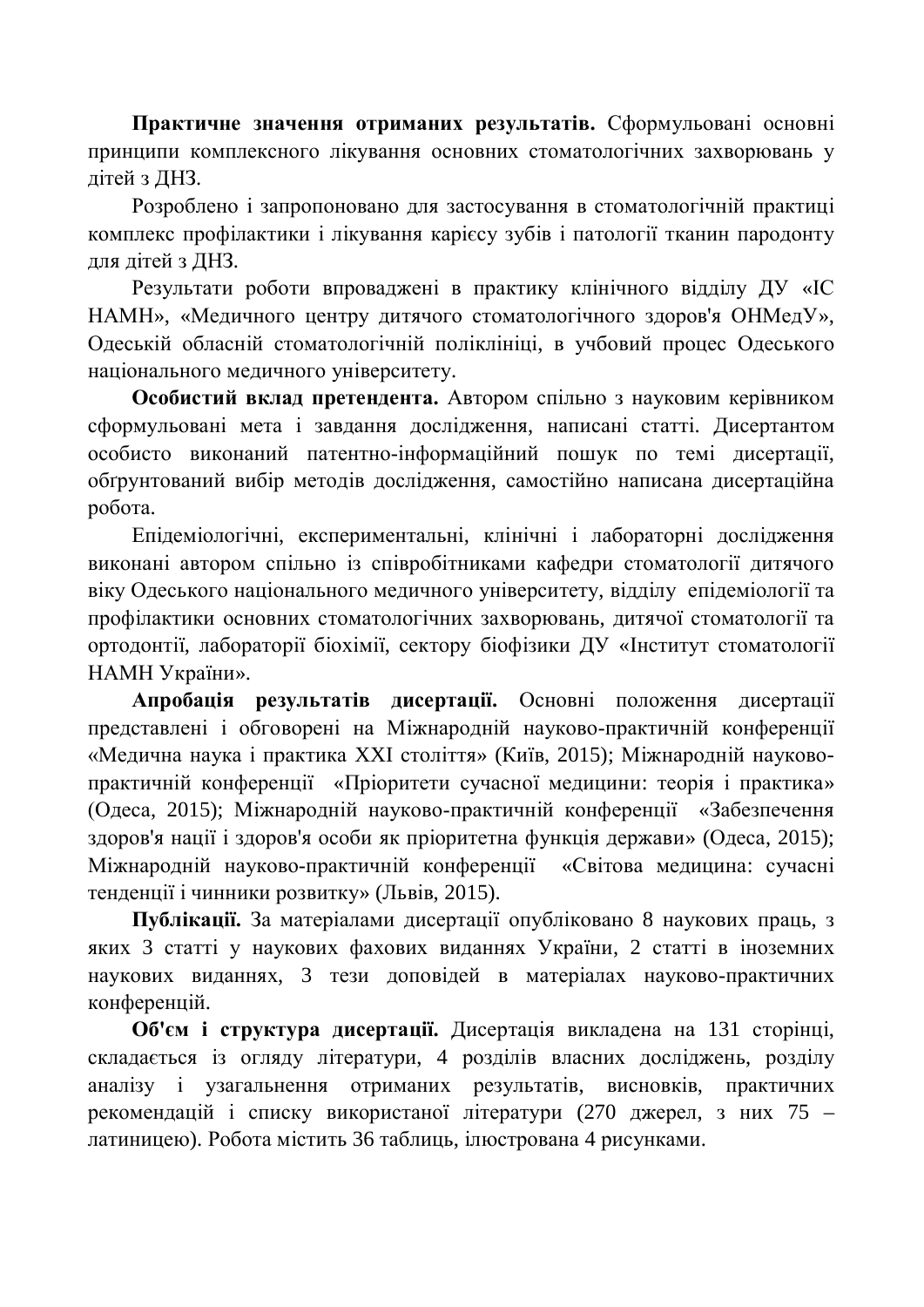# **ОСНОВНИЙ ЗМІСТ**

Обґрунтуванням мети даного дослідження були існуючі теоретичні і експериментальні роботи по впливу патології щитовидної залози на життєдіяльність різних систем організму, висока поширеність основних стоматологічних захворювань у дітей з ендокринопатіями і недостатнє вивчення впливу цієї патології на основні стоматологічні захворювання, в першу чергу карієс зубів, та необхілність розробки ефективної профілактики їх.

Матеріали і методи. У епідеміологічних обстеженнях брали участь 129 дітей 6-7 і 12 років. З них у 65 дітей ендокринологи встановили діагноз дифузний нетоксичний зоб (ДНЗ). Діагноз ДНЗ ставився ендокринологом на підставі даних клінічного і лабораторного досліджень, які виконувалися на базі ендокринологічного відділення 3-ої дитячої лікарні Першого клінічного об'єднання і ендокринологічного відділення республіканської дитячої клінічної лікарні м. Сімферополя.

У поглиблених дослідженнях для оцінки ефективності комплексної профілактики основних стоматологічних захворювань брало участь 43 дитини 6-7 років (21 – група порівняння, 22 – основна група) і 46 дітей 12 років (22 – група порівняння, 24 – основна група) з діагнозом ДНЗ, як найбільш поширеному виді гіпофункції щитовидної залози. У дітей груп порівняння проводили санацію порожнини рота і професійну гігієну. Діти основних груп, окрім базової терапії отримували поетапно розроблений лікувальнопрофілактичний комплекс для профілактики основних стоматологічних захворювань, погоджений з ендокринологом (таблиця 1, 2).

Таблиня 1

| Препарати                                                                                   | Терміни                                        | Дозування                                                                   | Механізм дії                                                                                                              |
|---------------------------------------------------------------------------------------------|------------------------------------------------|-----------------------------------------------------------------------------|---------------------------------------------------------------------------------------------------------------------------|
|                                                                                             |                                                |                                                                             |                                                                                                                           |
| 1. Йод-актив, системно,<br>діти 6 і 12 років<br>(призначається спільно з<br>ендокринологом) | 6 місяців<br>ЩОДНЯ<br>$1$ pas $Ha$ pi $\kappa$ | 120 мкг на добу                                                             | Заповнює дефіцит йоду                                                                                                     |
| 2. Селен-актив,<br>системно, діти 12 років<br>(призначається спільно з<br>ендокринологом)   | 1 місяць                                       | $0,5$ пігулки<br>на добу                                                    | Антиоксидантний, підвищує<br>імунітет, регулює<br>гормональну активність<br>щитовидної залози, синтезує<br>оксигемоглобін |
| 3. Лецитин-2, системно,<br>діти 6 і 12 років<br>(лецитин + цитрат Ca)                       | 1 місяць                                       | 1 пігулка на добу<br>(6 років), 2<br>пігулки на добу<br>$(12 \text{ poks})$ | Протизапальний,<br>адаптогений, остеотропний,<br>антиоксидантний                                                          |

Комплекс профілактики основних стоматологічних захворювань у дітей з дифузним нетоксичним зобом (I етап)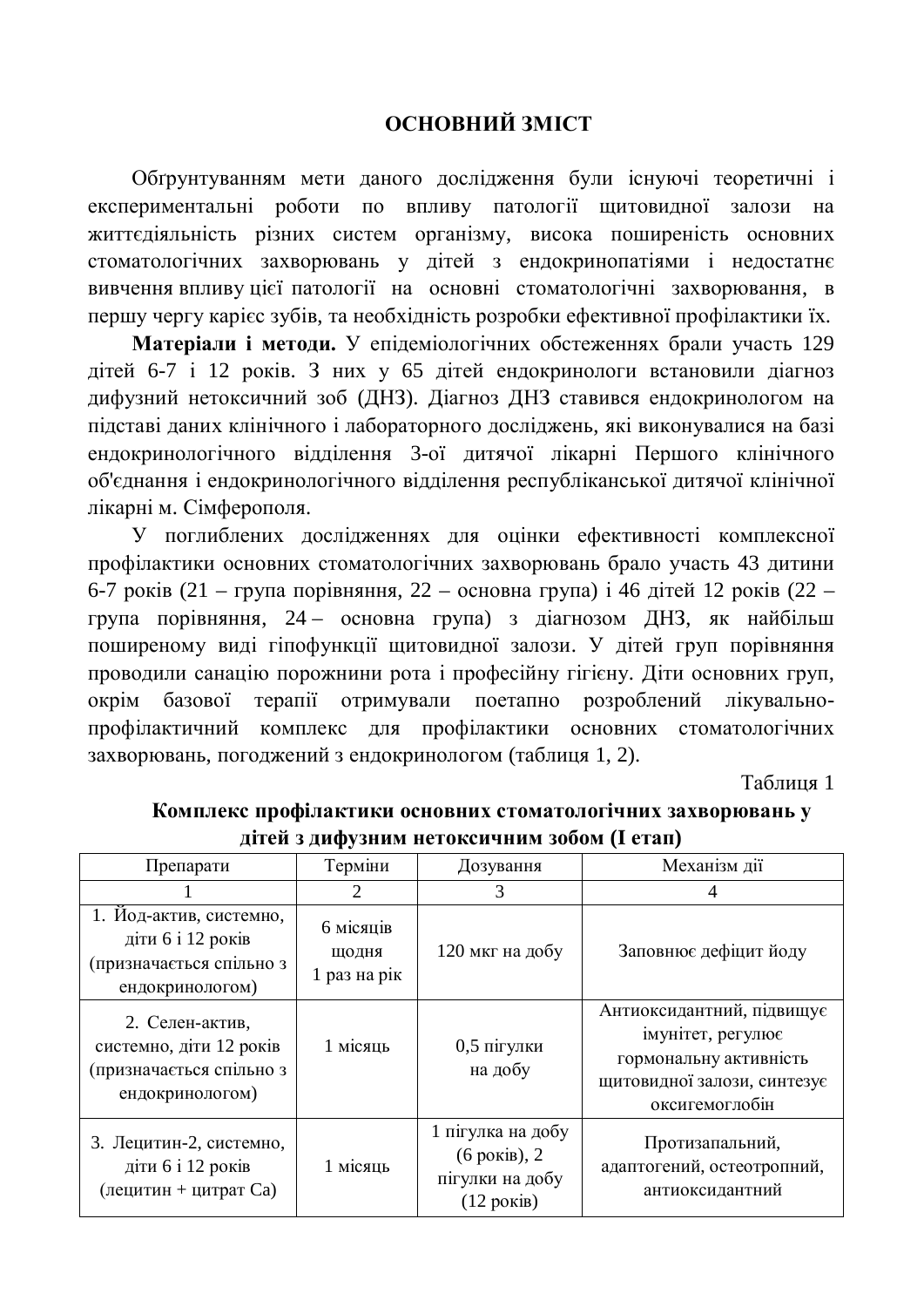Продовження табл. 1

|                                                          | $\mathcal{D}_{\mathcal{A}}$ |                             |                                                   |
|----------------------------------------------------------|-----------------------------|-----------------------------|---------------------------------------------------|
| 4. Місцево:<br>а) зубна паста R.O.C.S.<br>kids (6 років) | 1 місяць                    | 2 рази на день              | Ремінералізуючий<br>(оптимальне співвідношення    |
| зубна паста R.O.C.S.<br>teens $(12 \text{ porkiB})$      | 1 місяць                    | 2 рази на день              | Ca/P                                              |
| б) ополіскувач R.O.C.S.                                  | 1 місяць                    | 2 рази на день<br>після їжі | Ремінералізуючий                                  |
| в) аплікації «Кальцикор»<br>з капою                      | 1 місяць                    | на ніч 10-15 хв.            | Стимулювання остеогенезу,<br>пребіотик, адаптоген |

Примітка. Профілактика проводиться 2 рази на рік протягом 2 років.

## Таблиця 2

# Комплекс профілактики основних стоматологічних захворювань у дітей з дифузним нетоксичним зобом (II етап)

| Препарати                                                                                                            | Терміни                        | Дозування                                                                                              | Механізм дії                                                                                |
|----------------------------------------------------------------------------------------------------------------------|--------------------------------|--------------------------------------------------------------------------------------------------------|---------------------------------------------------------------------------------------------|
| 1. Біотріт-Дента, системно                                                                                           | 1 місяць<br>після<br>$I$ erany | $6$ років –<br>1 пігулка<br>на добу на ніч<br>12 років $-$<br>2 пігулки на<br>добу вранці і<br>увечері | Адаптогений,<br>антиоксидантний,<br>протизапальний,<br>ремінералізуючий                     |
| 2. Цинктерал                                                                                                         | 1 місяць<br>після<br>I етапу   | 1 пігулка на<br>добу                                                                                   | Нормалізує активність лужної<br>фосфатази, зберігає структуру<br>білків і клітинних мембран |
| 3. Місцево:<br>a) зубна паста Lacalut kids<br>$(6 \text{ poks})$<br>зубна паста Lacalut teens<br>$(12 \text{ poks})$ | 1 місяць<br>1 місяць           | 2 рази на день<br>2 рази на день                                                                       | Ремінералізуючий                                                                            |
| б) ополіскувач<br>Лізодент (6 років)<br>Listerine-Zero (12 років)                                                    | 1 місяць<br>1 місяць           | 1-2 рази на день<br>2 рази на день                                                                     | Протизапальний                                                                              |

Примітка. Профілактика проводилася 2 рази на рік протягом 2 років.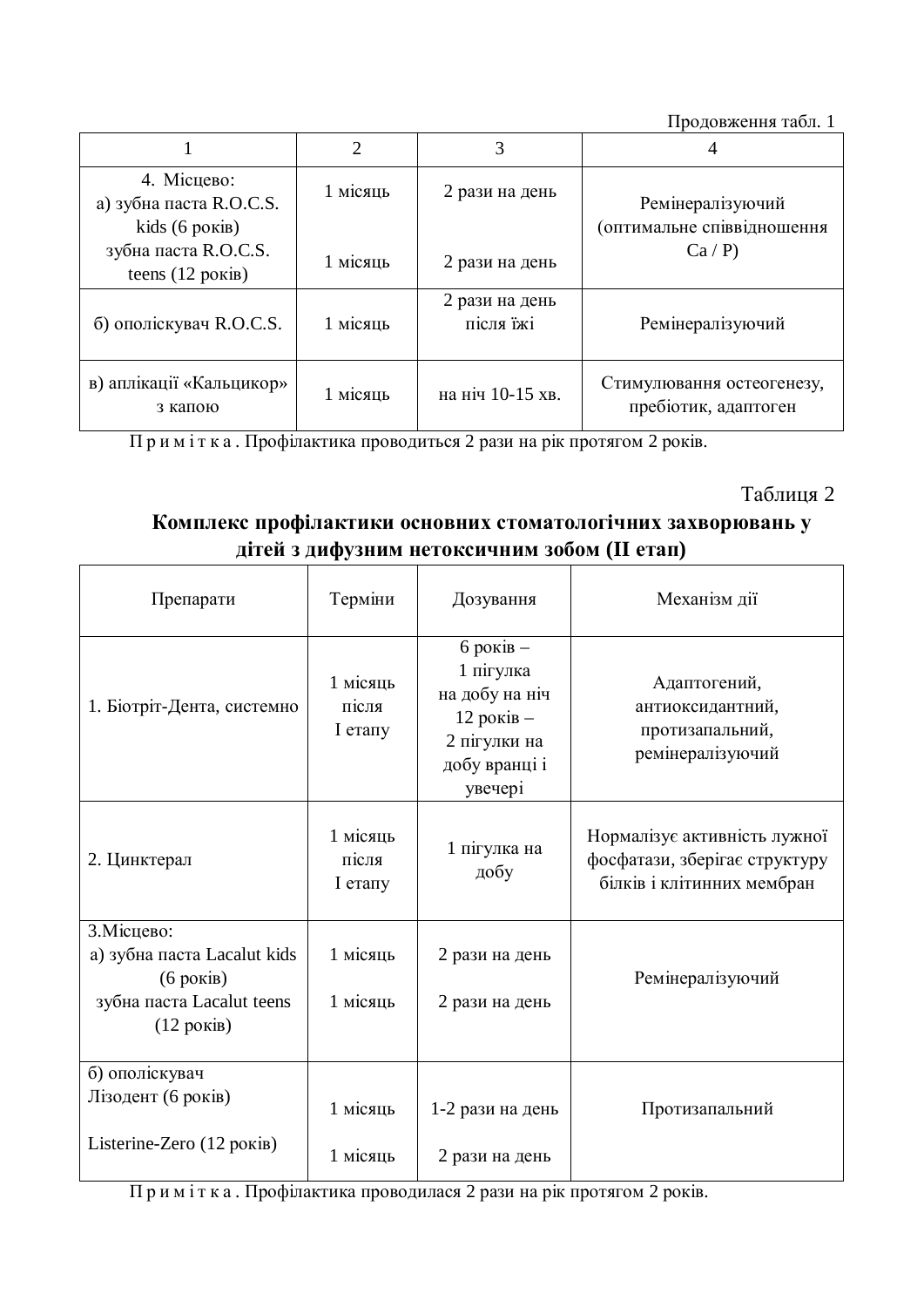Повторне клініко-лабораторне обстеження здійснювали після проведення лікувально-профілактичних заходів через 6, 12 і 24 місяці.

Експериментальні дослідження включали 2 етапи. На 1-му етапі моделювався гіпотиреоз на 10 білих щурах лінії Вістар (самки, 5 місяців, середня жива маса  $210\pm18$  г), які отримували з питною водою перхлорат натрію (NaClO<sub>4</sub>) в концентрації 1 %. Тривалість експерименту склала 6 тижнів. У щурів після виведення з експерименту виділяли нижню щелепу для підрахунку каріозних порожнин і визначення ступеня атрофії альвеолярного відростка (Терешина Т. П. і співавт., 2003) і верхню щелепу для визначення в кістковій тканині активності фосфатаз (Левицкий А. П. и соавт., 2005) і еластази (Левицкий А. П. и соавт., 2002). У пульпі різців визначали активність лужної  $(\Pi\Phi)$  і кислої (КФ) фосфатаз (Левицкий А. П. и соавт., 2005) і розраховували мінералізуючий її індекс (співвідношення ШФ/КФ) (Левицкий А.П. и соавт., 2006). Контрольна група (10 щурів) отримувала дієту віварію (ДВ).

На другому етапі експериментальних дослідженнях було використано 40 щурів (самки, 5 місяців, жива маса 210±18 г), в якому на поєднаній моделі гіпотиреозу і карієсу зубів вивчалася ефективність розробленого профілактичного комплексу. Експериментальні тварини були розполілені по 4-м групам по 10 щурів (дієта віварію, каріє согенний раціон (КР), модель  $\overline{T}$ пиотиреозу + КР, модель  $\overline{T}$ нотиреозу + КР + комплекс).

Після моделювання патології зобу на фоні карієсогеної дієти, починаючи з 22-го дня щурам 4-ої групи вводили внутришлунково впродовж 3 тижнів розчин йодиду калію в дозі 20 мкг/кг, препарати «Йод-актив», «Селен-актив», «Лецитин-2». Подальші 3 тижні тварини отримували препарати «Біотрит-Дента» і «Цинктерал». Через 6 тижнів тварин виводили з експерименту. На нижній щелепі щурів підраховували каріозні порожнини і визначався ступінь атрофії альвеолярного відростка. У сироватці крові тварин визначалися активність каталази, загальна протеолітична активність (ЗПА), вміст малонового діальдегіду. У гомогенатах пульпи різців і альвеолярному відростку визначалися активності фосфатаз.

Клінічне обстеження включало збір суб'єктивних даних і об'єктивні методи дослідження. При зборі анамнезу акцентували увагу на тривалість основного захворювання, режим диспансерного спостереження у ендокринолога, уточнювалися терміни проведення ультразвукового дослідження щитовидної залози, використання препаратів, що містять йод.

В процесі клінічного обстеження оцінювали стан твердих тканин зубів по індексах кп, кпп, КПВ і КПВп, гігієнічний стан порожнини рота по індексах Silness-Loe, Stallard, а тканин пародонту по індексах РМА %, кровоточивості, Шиллера-Писарева (Ш-П), зубного каменю (Хоменко Л. А. 2000).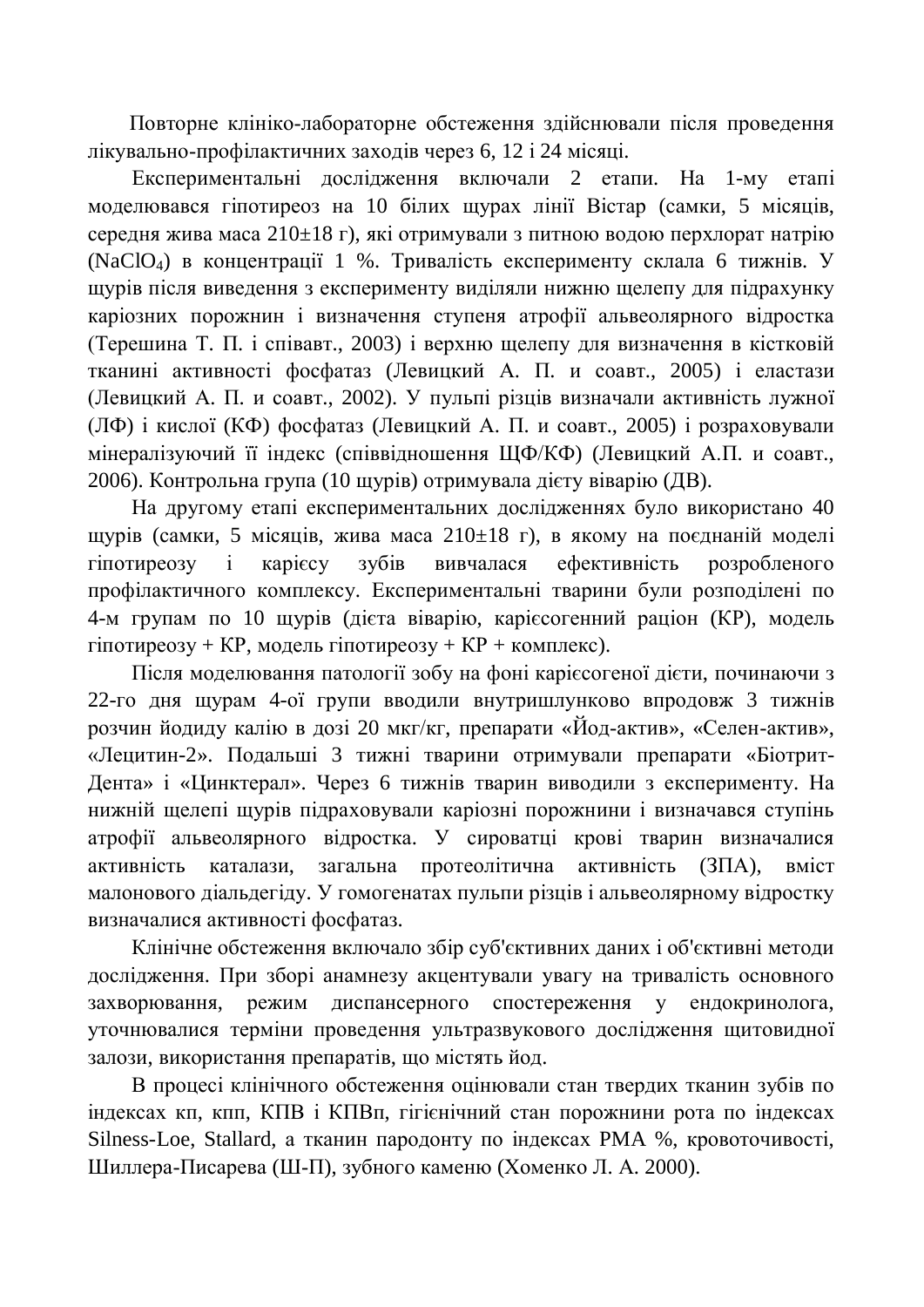При оцінці біохімічних показників ротової рідини дітей визначали активність протеолітичного ферменту еластази, вміст малонового діальдегіду (МДА) (Левицкий А. П. и соавт., 2010), активність уреази, лізоциму (Левицкий А. П. и соавт., 2007) і активність каталази (Гирин С. В., 1999). Крім того, в ротовій рідині пацієнтів визначали вміст кальцію, магнію і неорганічного фосфору (Горячковский А. М., 2005). Оцінка стабільності рН ротової рідини  $(\Delta pH)$ , як одного з показників рівня неспецифічної резистентності в організмі і в порожнині рота зокрема, проводилася по методу (Дєньга О. В. і співавт., 2010). Спектроколориметричне дослідження твердих тканин зубів і тканин пародонту проводилися in vivo. При цьому оцінювались кислоторезистентність емалі зубів (Деньга О. В. і співавт., 2006), стан мікрокапілярного русла ясен ясен (Дєньга О.В. і співавт., 2010) і її бар'єрна проникність для розчину Шиллера-Писарева (Дєньга О.В. і співавт., 2009).

Показники електрометрії твердих тканин зубів (електрична провідність) визначали за допомогою приладу «Дент-Ест 1» (Леонтьев К. В. и соавт., 1988).

Всі результати досліджень оброблялися статистично за допомогою програми STATISTICA 6.1 для оцінки похибок і достовірності отриманих результатів.

Результати дослідження і їх обговорення. Аналіз даних епідеміологічних обстежень показав, що у дітей з гіпофункцією щитовидної залози спостерігалася висока поширеність і інтенсивність карієсу тимчасових і постійних зубів в різних вікових групах.

У 6-7-річному віці у дітей з ДНЗ інтенсивність ураження карієсом зубів складала 5,94  $i$  в 2,6 разу була вище, ніж у здорових дітей Криму цього віку  $(\kappa \pi_3 = 2,27)$ . Цей показник був на 29,7 % вище, ніж в середньому по Україні у 6-7-річних дітей (кп<sub>з</sub> = 4,58). Індекс КПВз у дітей з ДНЗ в 6 років був в 5,6 рази вище (КПВз = 1,34), ніж у дітей без ДНЗ у Криму (КПВз = 0,24) і в 2,7 рази вище, ніж в середньому по Україні (КПВз = 0,5). У 12-річних дітей з ДНЗ  $\overline{H}$ ндекс КПВз був в 3,1 рази вище (КПВз = 6,42), ніж у 12-річних дітей Криму без ДНЗ (КПВз = 2,09) і в 2,6 рази вище, ніж в середньому по Україні (КПВз = 2,45).

У дітей з гіпотиреозом також спостерігався нижчий рівень гігієни порожнини рота, ніж у здорових дітей (індекс Silness-Loe вище на 20-25 %, а Stallard – на 25 % у дітей 6-7 років і на 11 % – у дітей 12 років). Крім того, результати дослідження свідчать про те, що у дітей з гіпотиреозом частота запальних захворювань тканин пародонту значно перевищує показник групи практично здорових дітей (РМА % більше в 1,8 рази, індекси кровоточивості – в 1,4 рази, Ш-П – в 1,24 рази, СРІТN – в 2,18 рази і зубного каменя – в 2,8 рази). Отримані результати свідчать про істотний вплив на стоматологічний статус дітей ендокринних порушень в організмі і необхідності підвищення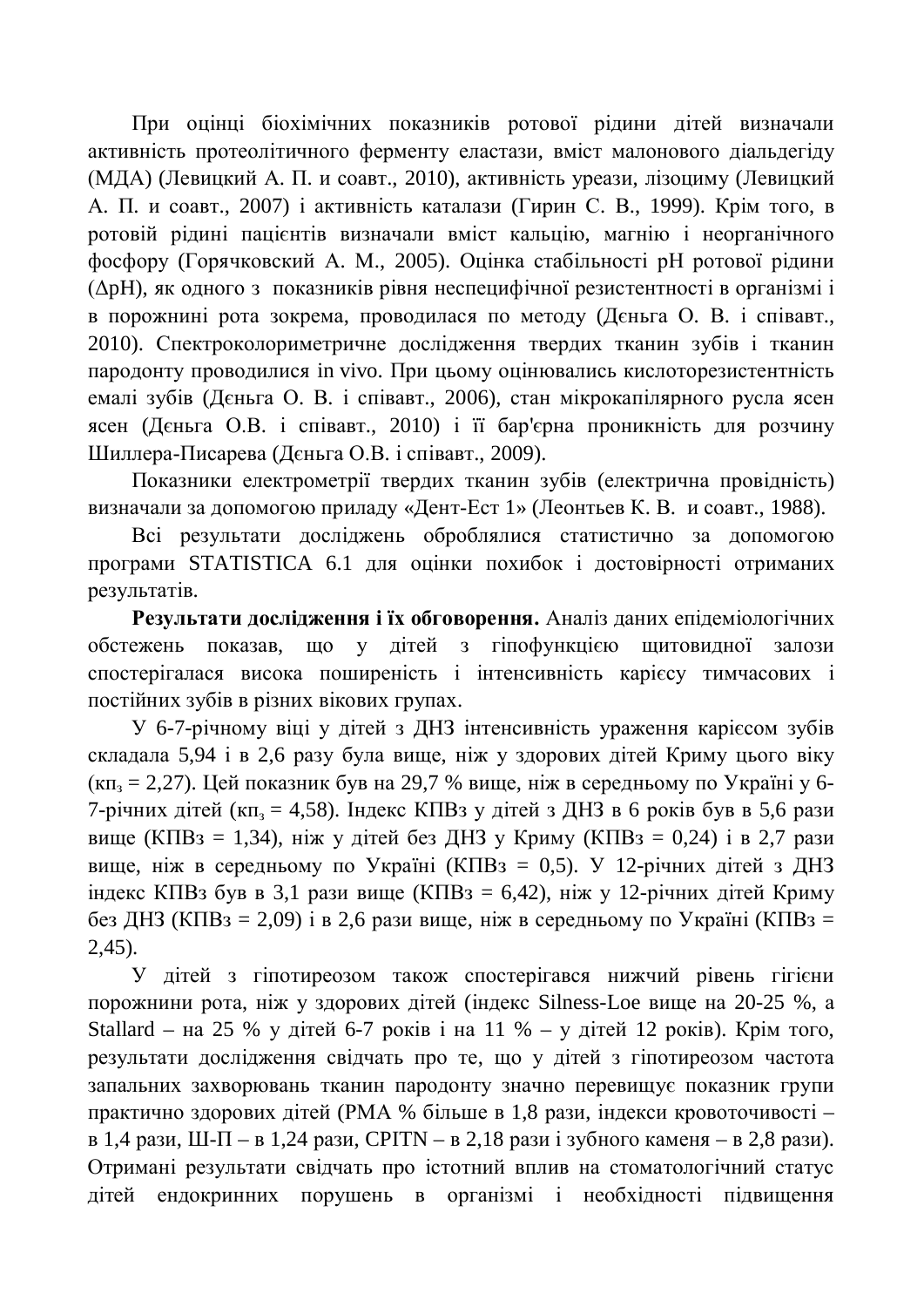ефективності профілактики і лікування у них основних стоматологічних захворювань.

Проведені експериментальні дослідження показали, що моделювання гіпотиреозу викликає у тварин достовірне збільшення ступеня атрофії альвеолярного відростка до 27,9 %, числа каріозних уражень зубів до 8,4  $\pm$  0,7 на одного щура ( $p < 0.05$ ) і глибини уражень до 9,8  $\pm$  0,9 балів ( $p < 0.02$ ). Крім того, при гіпотиреозі спостерігалося значне збільшення активності кислої фосфатази в пульпі зубів тварин, що привело до зниження її мінералізуючого індексу в 11,4 рази (індикатор остеокластів). У кістковій тканині альвеолярного відростка тварин гіпотиреоз збільшував активність ферментів еластази на 20,5 %, кислої фосфатази на 56,1 % і зменшував активність лужної фосфатази на 28,9 %. При цьому мінералізуючий індекс знижувався на 17,6 %.

У другій частині експерименту оцінювалася ефективність профілактичного комплексу, що проводилась на поєднаній моделі гіпотиреозу і карієсу зубів. Отримані результати свідчать про достовірне додаткове зростання числа каріозних уражень на 1 щура, їх глибини і ступеня атрофії альвеолярного відростка при поєднаній моделі гіпотиреозу і карієсу зубів. При цьому у щурів в пульпі різців зменшувалася активність лужної фосфатази, збільшувалася активність кислої фосфатази, а мінералізуючий індекс пульпи зменшувався в порівнянні з групою ДВ більш ніж у 4 рази. Застосування у цій групі щурів профілактичного комплексу привело до істотного зниження у них числа каріозних уражень, ступеня атрофії альвеолярного відростка, збільшувало в пульпі різців щурів активність лужної фосфатази в 1,7 рази, зменшувало активність кислої фосфатази в 1,84 рази і збільшувало мінералізуючий індекс пульпи в 3,1 рази, привело до зменшення в кісткових тканинах альвеолярного відростка в 2 рази активності еластази, збільшення більш ніж в 2 рази активності лужної фосфатази, зменшення в 1,65 рази активності кислої фосфатази і збільшення в 3,1 рази мінералізуючого індексу кісткових тканин.

У дітей 6-7 років з дифузним нетоксичним зобом, що брали участь в поглиблених дослідженнях, у вихідному стані в структурі індексу кп<sub>п</sub> каріозні зуби склали 64,6 %, а запломбовані – 35,4 %. У індексі кп<sub>п</sub> ускладнення склали 22 %, а в індексі КПВз – 7,3%. У групі порівняння структура ураження зубів була аналогічною. При застосуванні в основній групі комплексної профілактики редукція карієсу (карієспрофілактична ефективність) у них за 2 роки спостережень склала 55,33 %. Незадовільна гігієна у порожнині рота у них у вихідному стані була у 100 % дітей основної групи і у 93,7 % групи порівняння. Застосування комплексної профілактики основних стоматологічних захворювань в основній групі привела до зменшення індексу Silness-Loe в 1,7 рази і який був в 1,85 рази менше, ніж в групі порівняння, а iндекс Stallard зменшився в 2 рази i був в 1,8 рази менше ніж в групі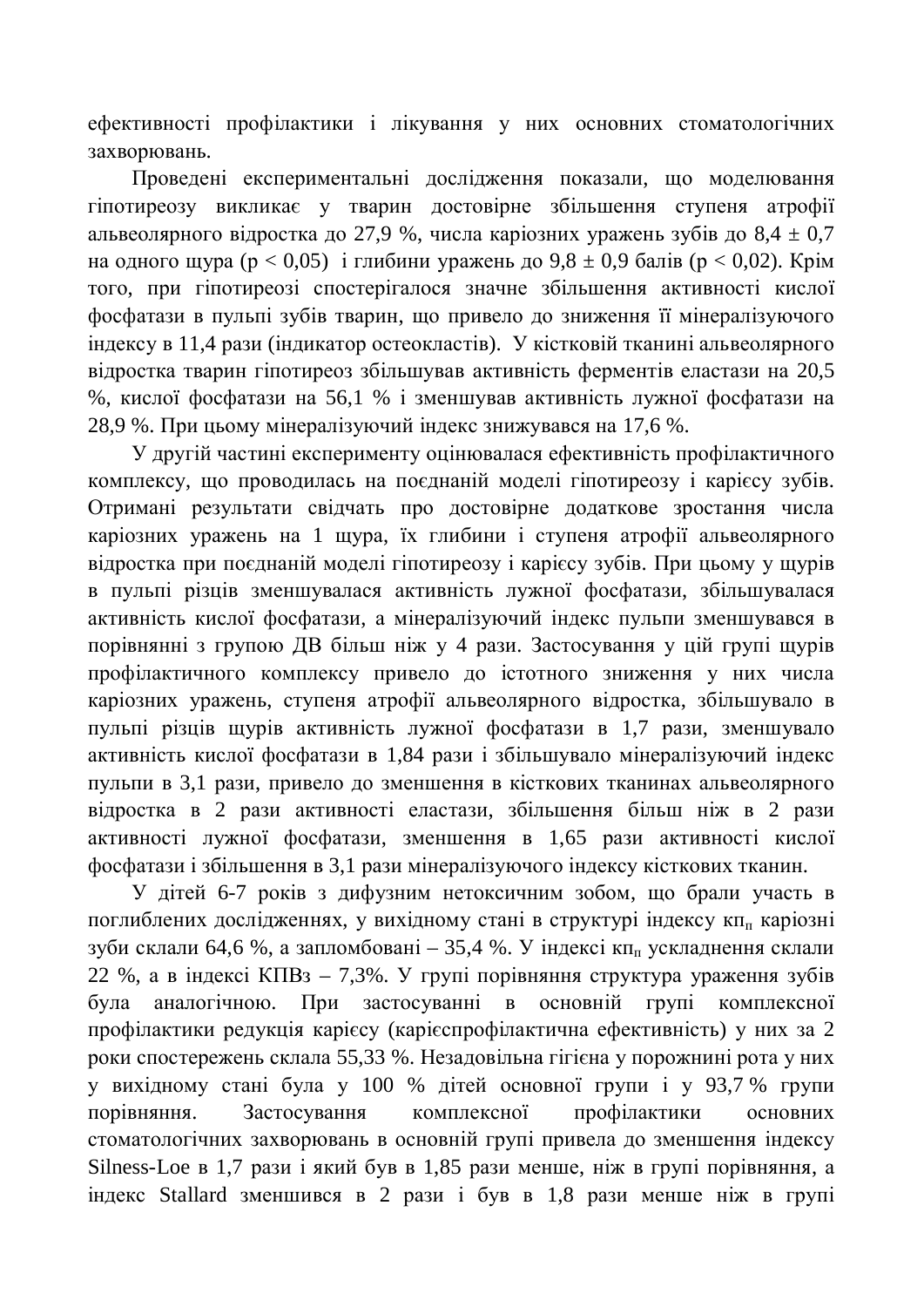порівняння. При цьому у 95,4 % дітей основної групи через 2 роки спостережень відмічався задовільний рівень гігієни порожнини рота, а у 4,6 % – добрий. Також відмічалось поліпшення пародонтальних індексів при цьому.

У дітей 12 років з дифузним нетоксичним зобом у постійному прикусі показники по індексу К (карієс) значно перевищували показники по індексу П (пломба). Динаміка змін показників карієсу зубів в процесі профілактики за 2 роки спостережень свідчить про те, що приріст карієсу зубів по індексу КПВп в основній групі на всіх етапах спостереження був менший, ніж в групі порівняння і за 2 роки склав 0,91 (у групі порівняння – 1,56). Карієспрофілактична ефективність при цьому склала 41,7 %.

Рівень гігієни порожнини рота у дітей 12 років з ДНЗ був у 95 % випадків незадовільним і лише у 4,9 % – задовільним. За 2 роки спостережень в процесі профілактичних заходів індекс Silness-Loe зменшився у 1,45 рази в основній групі, а індекс Stallard – у 1,47 рази, а в групі порівняння ці індекси збільшилися в 1,1 рази. Кількість дітей в основній групі за 2 роки спостереження із задовільною гігієною збільшилася в 9 разів.

Проведені дослідження показали, що у 6-7-и літніх дітей з ДНЗ основної групи в результаті поетапної профілактики через 12 місяців вміст кальцію в ротовій рідині збільшився в 2 рази, а вміст фосфору в 1,29 рази (основні компоненти, що забезпечують її ремінералізуючу здатність). У групі порівняння достовірних змін вмісту кальцію і фосфору в ротовій рідині не спостерігалося. У 12 літньому віці в основній групі за цей період вміст кальцію в ротовій рідині збільшився в 1,68 рази (у групі порівняння в 1,16 рази), а  $\phi$ осфору в 1,1 рази (у групі порівняння в 1,12 рази). Показники антиоксидантної системи, що оцінювались за вмістом в ротовій рідині МДА, за 12 місяців покращилися в 2 рази. Ферментативна активність еластази (маркер запалення) за 1 рік спостережень в основній групі зменшилася в 1,87 рази. Ферментативна активність каталази у дітей 6-7 років основної групи за 1 рік спостережень збільшилася в 2,46 рази, а антиоксидантно-прооксидантний індекс збільшився в 5 разів. При цьому в групі порівняння зміни аналогічних показників були недостовірні. Зміни антиоксидантних показників за 1 рік в ротовій рідині дітей 12 років з ДНЗ в основній групі були аналогічними (активність каталази збільшилася в 2,33 рази, а антиоксидантнопрооксидантний індекс – в 5,6 рази). Крім того, за 1 рік спостережень в основній групі дітей 6-7 років з ДНЗ активність уреази зменшилася в 3 рази, а в групі 12 літніх дітей – в 4,6 рази. Активність лізоциму за цей період збільшилася у дітей 6-7 років в 1,96 рази, а в 12 літніх – в 2,7 рази.

Стабільність величини рН ротової рідини є показовою характеристикою рівня функціональних реакцій в порожнині рота і в організмі, що її забезпечують. Раніше було показано (Дєньга О.В. і співавт, 2010), що в разі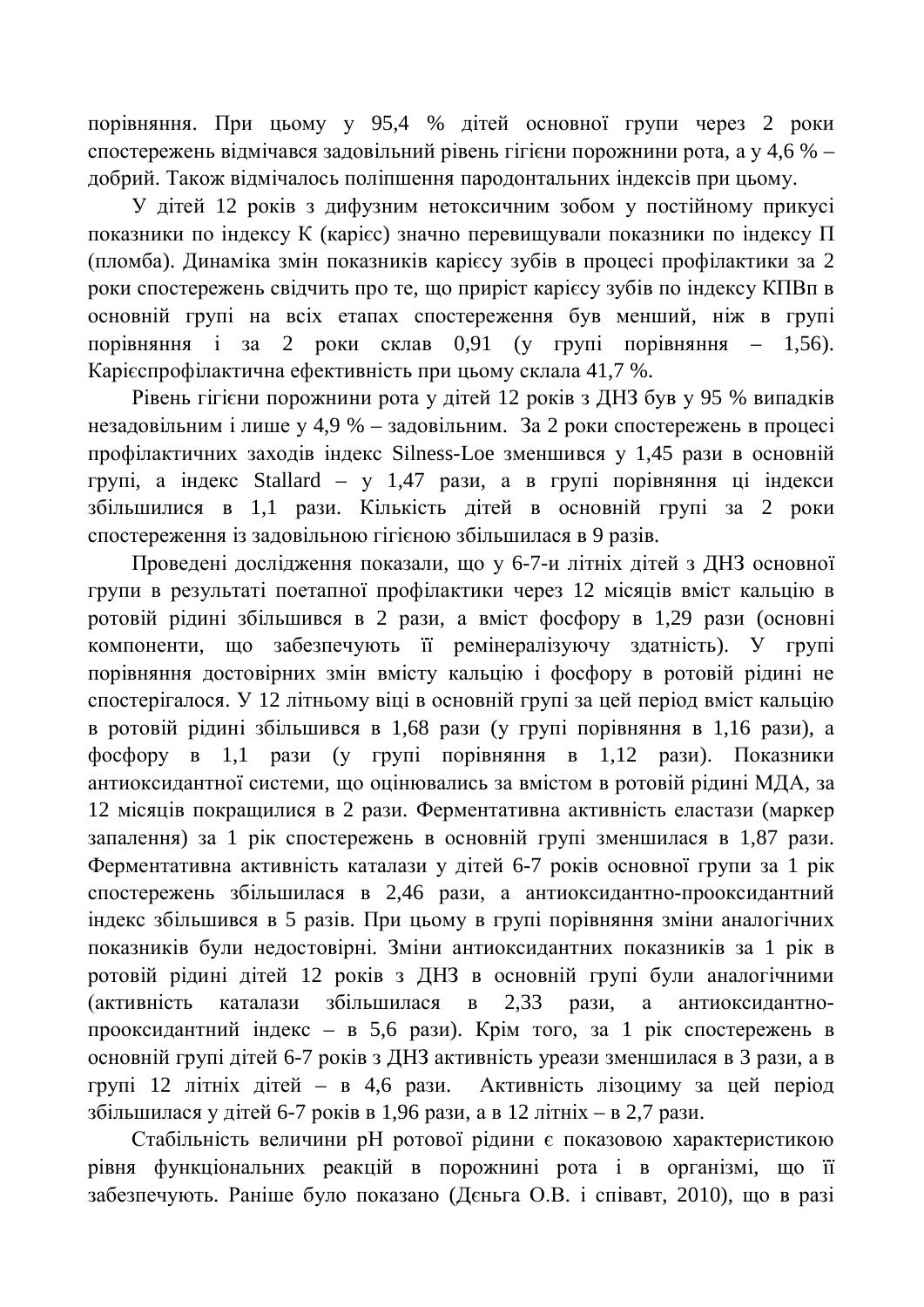високої неспецифічної резистентності і рівня адаптаційно-компенсаторних реакцій в організмі коливання величини рН ротової рідини в окремих її пробах (довірчий інтервал коливань) склалає 0,01-0,1. В той же час при зниженні рівня захисних функціональних реакцій, наявності карієсу зубів і запалення тканин пародонту, величина  $\Delta$ рН може істотно збільшуватися. Після проведеної терапії в основних групах дітей 6-7 і 12 роки через 6 місяців довірчий інтервал коливань величини рН ( $\Delta$ рН) зменшився майже в 2 рази і залишався на цьому рівні і через 1 рік. В той же час в групах порівняння ця величина достовірно не змінилася. Таким чином, розроблена комплексна профілактика основних стоматологічних захворювань у дітей з ДНЗ ефективно нормалізувала і комплекс функціональних реакцій, відповідальних за підтримку гомеостазу ротової рідини.

Спектроколориметрична оцінка колірної насиченості забарвлення зубів метиленовою синню після протравлення емалі 0,1 N розчином HCl дозволяє кількісно оцінити кислоторезистентність емалі і, отже, її якість. Отримані vсереднені по групі результати оцінки колірної насиченості забарвлення зубів при тесті емалевої резистентності (ТЕР-тест) в процесі профілактики основних стоматологічних захворювань у дітей з ДНЗ свідчать, що показники цього тесту твердих тканин зубів були достовірно краще на всіх етапах лікування дітей основних груп 6-7 і 12 років, де на першому і другому етапі профілактики використовувалися адаптогенні, антиоксидантні, регулюючі гормональну активність щитовидної залози препарати. У 6-7 літньому віці вже через 6 місяців колірна насиченість профарбування зубів метиленовою синню зменшилася на 32 %, і, отже, збільшилася кислоторезистентність емалі і залишалася на цьому рівні протягом 1 року. У дітей 12 років через 6 місяців на 33 % сталося зменшення забарвлення емалі зубів метиленовою синню і залишалося на цьому рівні надалі. Отримані результати свідчать про збільшення і карієсрезистентності зубів у дітей з ДНЗ під дією комплексної профілактики основних стоматологічних захворювань.

У дітей з дифузним нетоксичним зобом 6-7 і 12 років за допомогою апарату ЕД-01 «ДентЕст» була проведена оцінка електричного опору емалі зубів, тобто проникності її для електричного струму, і отже, її якості (Леонтьев В. К. и соавт., 1988). Отримані результати свідчать про істотний вплив на електричну провідність емалі зубів, і, отже, її щільність у дітей обох вікових груп з ДНЗ проведення поетапної комплексної профілактики основних стоматологічних захворювань у них. У групі дітей 6-7 років з ДНЗ через 6 місяців показник електрометрії (електропровідності) зменшився на 32,7 %, а через 1 рік на 42,3 % відносно вихідного стану, що свідчить про відповідне збільшення при цьому електричного опору емалі. У групі 12 літніх дітей відповідне зменшення показника електрометрії було на 32 % і 40,5 %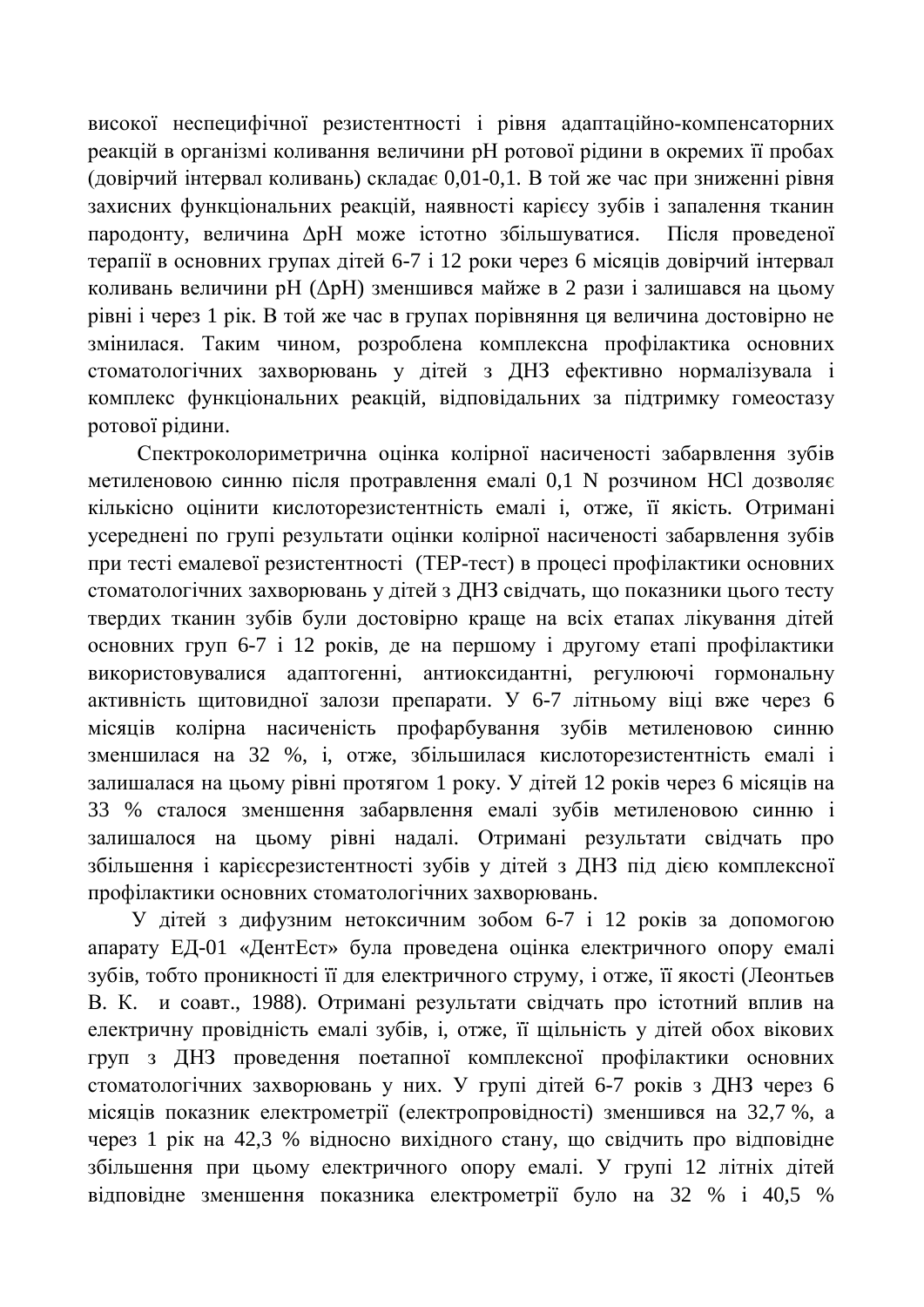відповідно. У групі порівняння достовірних змін показника електрометрії за 1 рік спостережень не спостерігалося.

У разі нормального функціонального стану капілярів ясен кровотік в них під дією жувального навантаження повинен збільшуватися і при цьому повинні збільшуватися колірні координати ясен X, Y, Z. При наявності порушень стану мікрокапілярного русла під дією жувального навантаження зазвичай спостерігається спазмування капілярів, як в артеріальній, так і венозній частині русла. Спектроколориметрична оцінка у дітей з ДНЗ реакцій капілярів ясен на регламентоване жувальне навантаження показала в більшості випадків наявність спазмування їх у вихідному стані. В результаті проведення комплексної терапії у більшості дітей основних груп спостерігалося збільшення під дією жувального навантаження колірних координат ясен ( $\Delta X$ ,  $\Delta Y$ ,  $\Delta Z$ ), тобто спостерігалася нормальна «гіперемія» – збільшення кровотоку в яснах  $(\Delta X = +0.9\pm 0.1; \Delta Y = +1.2\pm 0.1; \Delta Z = +1.0\pm 0.1$  y 6-7 pokis i  $\Delta X = +1.25\pm 0.10; \Delta Y$  $= +1,60\pm0,15; \Delta Z = +1,22\pm0,14 \text{ y } 12 \text{ poki}$ , що свідчать про значне поліпшення функціонального стану мікрокапілярного русла у них.

Ступінь профарбування ясен розчином Шиллера-Писарева залежить, як від бар'єрної захисної системи ясен (співвідношення гіалуронова кислота гіалуронідаза), так і від ступеня запальних процесів в ній. Чим інтенсивніше запальні процеси, тим більше спостерігається профарбованість ясен. Отримані спектроколориметричні результати фарбування ясен дітей з ДНЗ розчином Ш-П представляють собою у відсотках відносні зміни при цьому коефіцієнта відбиття світла R яснами для 2-х основних «пікових» довжин хвиль 460 нм і 660 нм в спектрі видимого світла. Показники R при довжині хвилі 460 Нм відображають його зміни в процесі поглинання світла безпосередньо фарбником, а при довжині хвилі 660 Нм - при реакції розчину Ш-П з глікогеном. При цьому за 100 % прийнято значення коефіцієнта відбиття світла на відповідній довжині хвилі до фарбуванні ясен розчином Шиллєра-Пісарєва. Через 1 рік в основній групі дітей 6 років коефіцієнт відбиття світла при фарбуванні ясен розчином Ш-П зріс на довжіні хвилі 460 нм та 660 нм відповідно на 15 % та 14 %, а у 12-ти річних дітей відповідно на 24 % та 20 %. Отримані дані свідчать про посилення бар'єрного захисту ясен і зменшення ступеня запалення їх у дітей 6-7 і 12 років з ДНЗ в результаті профілактичного застосування адаптогенних, антиоксидантних, ремінералізуючих та компенсуючих йодний дефіцит препаратів.

#### **ВИСНОВКИ**

У дисертаційній роботі дано теоретичне і експериментальне обґрунтування профілактики і лікування основних стоматологічних захворювань у дітей з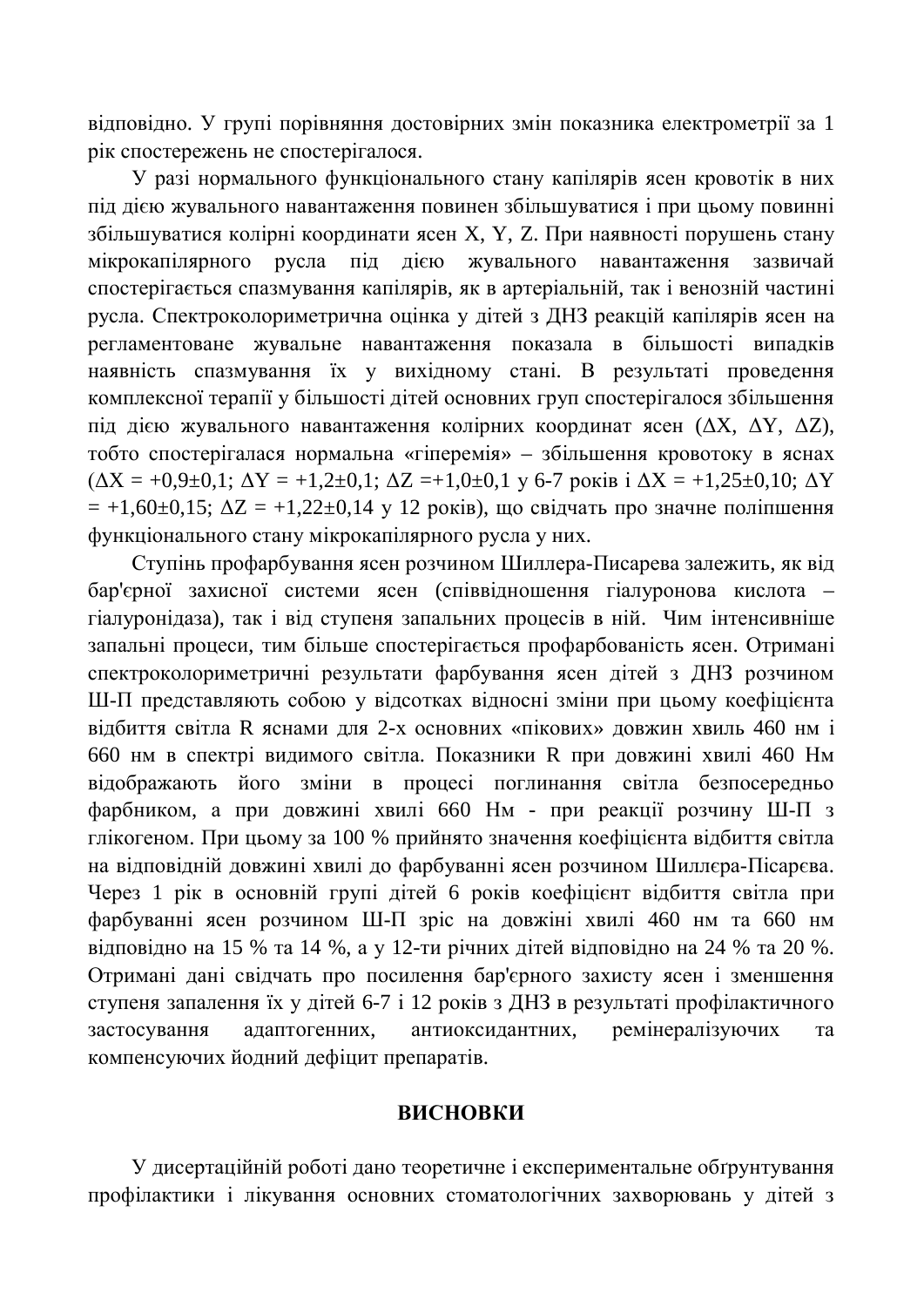дифузним нетоксичним зобом за рахунок поетапного використання адаптогенних, антиоксидантних, протизапальних, ремінералізуючих і компенсуючих йолний лефіцит препаратів, нормалізуючих ферментативну активність в організмі.

1. У дітей 6-7 і 12 років з гіпофункцією щитовидної залози спостерігалася висока поширеність і інтенсивність карієсу тимчасових і постійних зубів. Iнтенсивність ураження карієсом зубів у дітей 6 років по індексу кп(з) на 29.7 % була више, ніж в середньому по Україні у дітей цього віку, а по індексу КПВз в 2,7 рази вище. Частота запальних захворювань тканин пародонту (PMA %) у цих дітей в 2 рази перевищувала показники у здорових дітей. У 12річних дітей з ДНЗ індекс КПВз був в 3,1 рази вище (КПВз = 6,42), ніж у здорових дітей (КПВз = 2,09) і в 2,6 рази вище, ніж в середньому по Україні  $(K\Pi B3 = 2.45)$ .

2. При моделюванні гіпотиреозу у тварин збільшувалася інтенсивність і глибина каріозних уражень, атрофія альвеолярного відростка, майже в 10 разів зменшувався мінералізуючий індекс пульпи зубів, в 1,25 рази активність лужної фосфатази, збільшувалася в 9 разів активність кислої фосфатази і погіршились показники еластази і мінералізуючого індекса в кістковій тканині альвеолярного відростка.

3. Використання в експерименті на поєднаній моделі карієсу і гіпотиреозу розробленого лікувально-профілактичного комплексу, що включає препарати, компенсуючих дефіцит йоду, регулюючі гормональну активність щитовидної залози, антиоксилантного і алаптогенного характеру лії, дозволило нормалізувати у тварин основні біохімічні параметри пульпи зубів і кісткових тканин альвеолярного відростка (мінералізуючий індекс збільшився в 3 рази).

4. Показано, що розроблений лікувально-профілактичний комплекс дозволив за 2 роки спостережень отримати у 6 річних дітей з ДНЗ карієспрофілактичну ефективність 55,3 %, а у 12 річних 41,7 %. При цьому у них значно покращилися пародонтологічні індекси і показники рівня гігієни порожнини рота.

5. У ротовій рідині дітей, в результаті вживання розробленого профілактичного комплексу, за 1 рік спостережень істотно збільшився рівень кальцію, фосфору, знизився вміст МДА, активність еластази і уреази, збільшилася активність каталази, в 5 разів збільшився антиоксидантнопрооксидантний індекс, в 3 рази збільшилася активність лізоциму.

6. У дітей основної групи з дифузним нетоксичним зобом за 1 рік спостережень в 2 рази зменшилися коливання рН в окремих пробах ротової рідини, на 27 % покращилися показники ТЕР-тесту зубів у 6 літніх дітей і на 37 % – у 12 літніх, в 1,8 рази зменшилася електрична провідність емалі зубів, покращився стан мікрокапілярного русла ясен і її бар'єрний захист.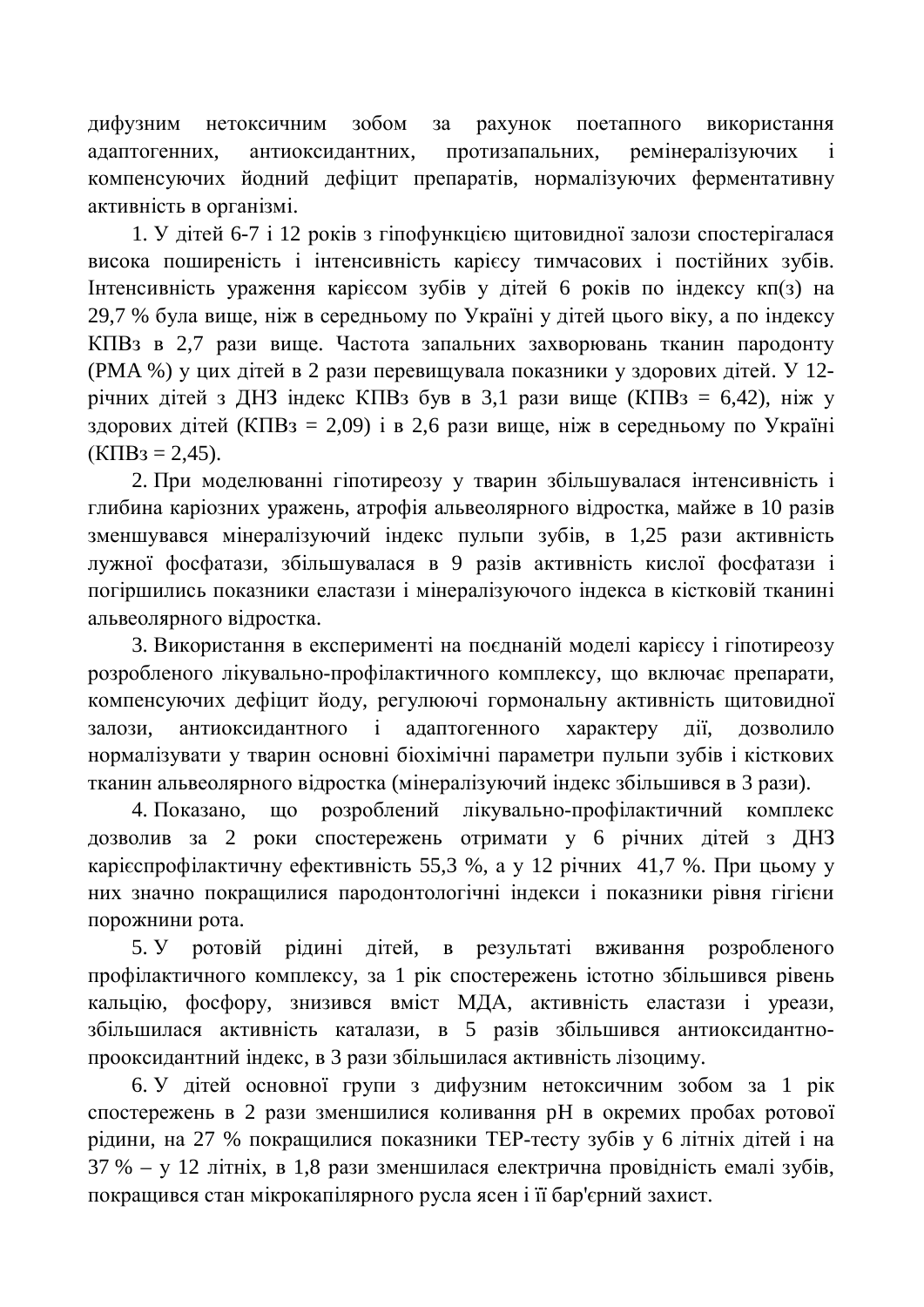# ПРАКТИЧНІ РЕКОМЕНДАЦІЇ

1. Рекомендувати для використання в практиці стоматології дитячого віку при профілактиці і лікуванні основних стоматологічних захворювань у дітей з дифузним нетоксичним зобом застосовувати препарати, компенсуючих дефіцит йоду, регулюючі гормональну активність щитовидної залози, антиоксидантного і адаптогенного і ремінералізуючого характеру дії.

2. При оцінці стоматологічного статусу літей з ДНЗ і розробці лікувальнопрофілактичних заходів рекомендувати додатково досліджувати стан неспецифічної резистентності організму в порожнині рота.

3. Рекомендувати проводити кожні 6 місяців у дітей з дифузним нетоксичним зобом оцінку результатів профілактики основних стоматологічних захворювань, використовуючи окрім клінічних спостережень, оцінку основних біохімічних параметрів ротової рідини.

## СПИСОК ОПУБЛІКОВАНИХ РОБОТ ПО ТЕМІ ДИСЕРТАЦІЇ:

1. Колесник К. А. Сравнительная оценка заболеваемости кариесом зубов у детей с эндокринной патологией / К. А. Колесник, О. В. Деньга, О. П. Рожко // Стоматологический журнал (Беларусь). – 2013. – Т. 14, №4. – С. 333–335. Автор брала участь в епідеміологічних обстеженнях, аналізі результатів і *ɧɚɩɢɫɚɧɧɿɫɬɚɬɬɿ.*

2. Рожко О. П. Влияние экспериментального гипотиреоза на зубочелюстную систему крыс / О.П. Рожко, А.П. Левицкий // Інновації в стоматології. – 2014. – № 4. – С. 2–4. *Автор брала участь в експерименті*, *ɚɧɚɥɿɡɿɪɟɡɭɥɶɬɚɬɿɜɿɧɚɩɢɫɚɧɧɿɫɬɚɬɬɿ.*

3. Рожко О. П. Биохимические показатели ротовой жидкости у детей с диффузным нетоксическим зобом / О. П. Рожко, А. П. Левицкий // Вісник стоматології. – 2015. – №1. – С. 88-91. Автор брала участь в клінічних *обстеженнях, підготовці ротової рідини, аналізі результатів і написанні*  $c$ *mammi*.

4. Деньга О. В. Клиническая оценка стоматологического статуса у детей с диффузным нетоксическим зобом в процессе профилактики основных стоматологических заболеваний / О. В. Деньга, О. П. Рожко, К. А. Колесник // **Інновації в стоматології.** – 2015. – № 1. – С. 60-63. *Автор брала участь в* клінічних дослідженнях, брала участь в аналізі результатів і написанні  $c$ *mammi*.

5. Рожко О. П. Биофизические показатели твердых тканей зубов, ротовой жидкости, состояния микрокапиллярного русла и степени воспаления тканей пародонта у детей с диффузным нетоксическим зобом / О. П. Рожко, Э. М.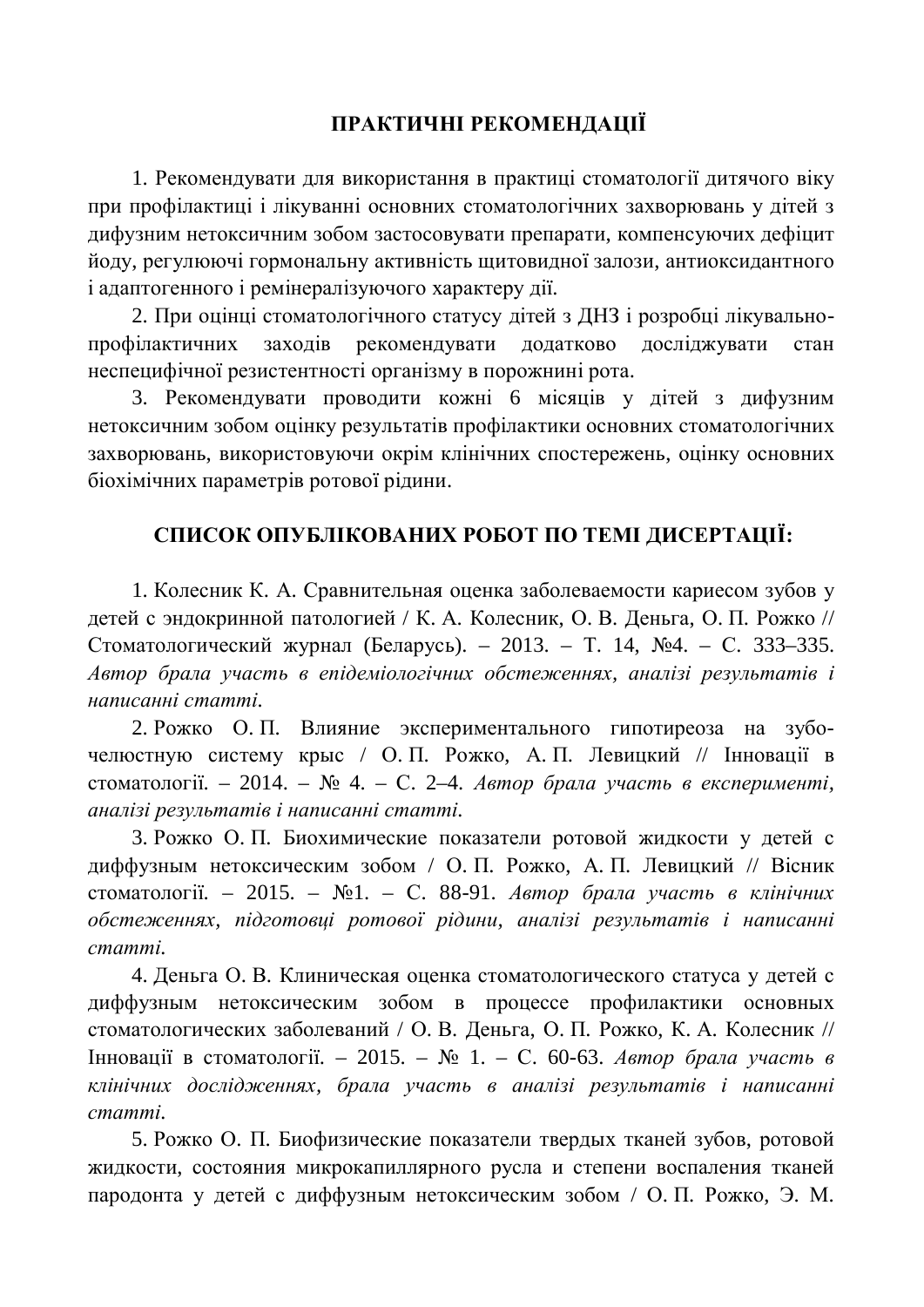Деньга, О. Г. Латаш // Journal of Education, Health and Sport. – 2015.– № 5 (2). – С. 187–195. Автор проводила клінічі та клініко-лабораторні дослідження, брала участь в аналізі результатів і написанні статті.

6. Рожко О. П. Стоматологический статус детей с диффузным нетоксическим зобом / О. П. Рожко // Світова медицина: сучасні тенденції та чинники розвитку : міжнар. наук.-практ. конф., м. Львів, 30-31 січня 2015 р. : тези допов. – Львів, 2015. – С. 67–69.

7. Рожко О. П. Экспериментальная оценка эффективности комплексной профилактики стоматологических заболеваний у детей с диффузным нетоксическим зобом / О. П. Рожко // Сучасні проблеми світової медицини та її роль у забезпеченні здоров'я світового співтовариства: міжнар. наук.-практ. конф., м. Одеса, 20-21 лютого 2015 р. : тези допов. – Одесса, 2015. – С. 79–82.

8. Рожко О. П. Комплексная профилактика стоматологических заболеваний у детей с диффузным нетоксическим зобом / О. П. Рожко // Рівень ефективності та необхідності впливу медичної науки на розвиток медичної практики : міжнар. наук.-практ. конф., м. Київ, 6-7 березня 2015 р. : тези допов.  $-$  K $\mu$ ib, 2015. – C. 97–100.

#### **ЛИЗИЗА**

Рожко О.П. Профілактика карієсу зубів у дітей з дифузним **Нетоксичним зобом. – На правах рукопису.** 

Дисертація на здобуття наукового ступеня кандидата медичних наук за спеціальністю 14.01.22 – стоматологія. – Державна установа «Інститут стоматології НАМН України», Одеса, 2015.

У дисертаційній роботі дано теоретичне та експериментальне обґрунтування профілактики і лікування основних стоматологічних захворювань у дітей з дифузним нетоксичним зобом, у яких поширеність та інтенсивність карієсу значно перевищувала середні значення по Україні і у здорових дітей.

Використання в експерименті на поєднаної моделі карієсу та гіпотиреозу розробленого лікувально-профілактичного комплексу дозволило нормалізувати у тварин основні біохімічні параметри пульпи зубів і кісткових тканин альвеолярного відростка.

Застосування лікувально-профілактичного комплексу дозволило за 2 роки спостережень отримати у дітей з дифузним нетоксичним зобом карієспрофілактичну ефективність 40-50 %. При цьому у них значно покращилися пародонтологічні індекси, показники рівня гігієни порожнини рота. У ротовій рідині збільшились рівень кальцію, фосфору, активність каталази, в 5 разів – антиоксидантно-прооксидантний індекс, в 3 рази -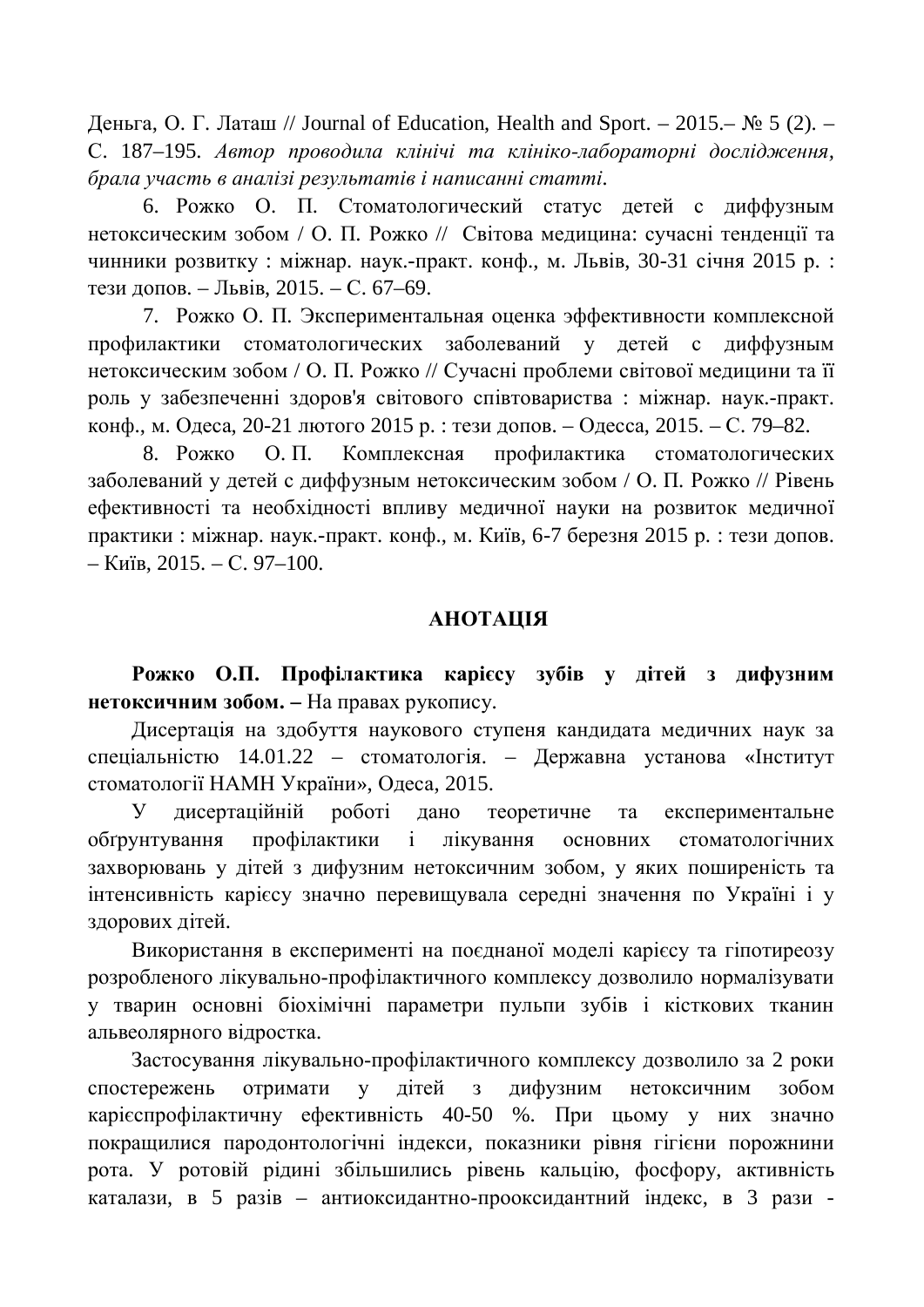активність лізоциму і знизились вміст малонового діальдегіду, активність еластази та уреази, зменшились коливання рН ротової рідини в окремих пробах, покрашились показники тесту емалевої резистентності зубів, зменшилась електрична провідність емалі зубів, покращився стан мікрокапілярного русла ясен і її бар'єрний захист.

Ключові слова: діти, карієс зубів, дифузний нетоксичний зоб, профілактика основних стоматологічних захворювань.

#### **АННОТАЦИЯ**

Рожко О.П. Профилактика кариеса зубов у детей с диффузным **Нетоксическим зобом. - На правах рукописи.** 

Диссертация на соискание ученой степени кандидата медицинских наук по специальности 14.01.22 - стоматология. – Государственное учреждение «Институт стоматологии НАМН Украины», Одесса, 2015.

В диссертационной работе дано теоретическое и экспериментальное обоснование профилактики и лечения основных стоматологических заболеваний у детей с диффузным нетоксическим зобом (ДНЗ) за счет ПОЭТАПНОГО ИСПОЛЬЗОВАНИЯ АЛАПТОГЕННЫХ, АНТИОКСИЛАНТНЫХ, противовоспалительных, реминерализующих и восполняющих йодный дефицит препаратов, нормализующих ферментативную активность в организме.

У детей 6-7 и 12 лет с гипофункцией щитовидной железы наблюдалась высокая распространенность и интенсивность кариеса временных и постоянных зубов. Интенсивность поражения кариесом зубов у детей 6 лет по индексу кп(з) на 29,7 % была выше, чем в среднем по Украине у детей этого возраста, а по индексу КПУз в 2,7 раза выше. Частота воспалительных заболеваний тканей пародонта (РМА %) у этих детей в 2 раза превышала показатели у здоровых детей. У 12-летних детей с ДНЗ индекс КПУз был в 3,1 раза выше (КПУз = 6,42), чем у здоровых детей (КПУз = 2,09) и в 2,6 раза выше, чем в среднем по Украине (КПУ $_3 = 2,45$ ).

При моделировании гипотиреоза у животных увеличивалась интенсивность и глубина кариозных поражений, атрофия альвеолярного отростка, почти в 10 раз уменьшался минерализующий индекс пульпы зубов, активность щелочной фосфатазы, увеличивалась активность кислой фосфатазы и эластазы в костной ткани альвеолярного отростка.

Использование в эксперименте на сочетанной модели кариеса и гипотиреоза разработанного лечебно-профилактического комплекса, включающего препараты, восполняющие дефицит йода, регулирующие гормональную активность щитовидной железы, антиоксидантного и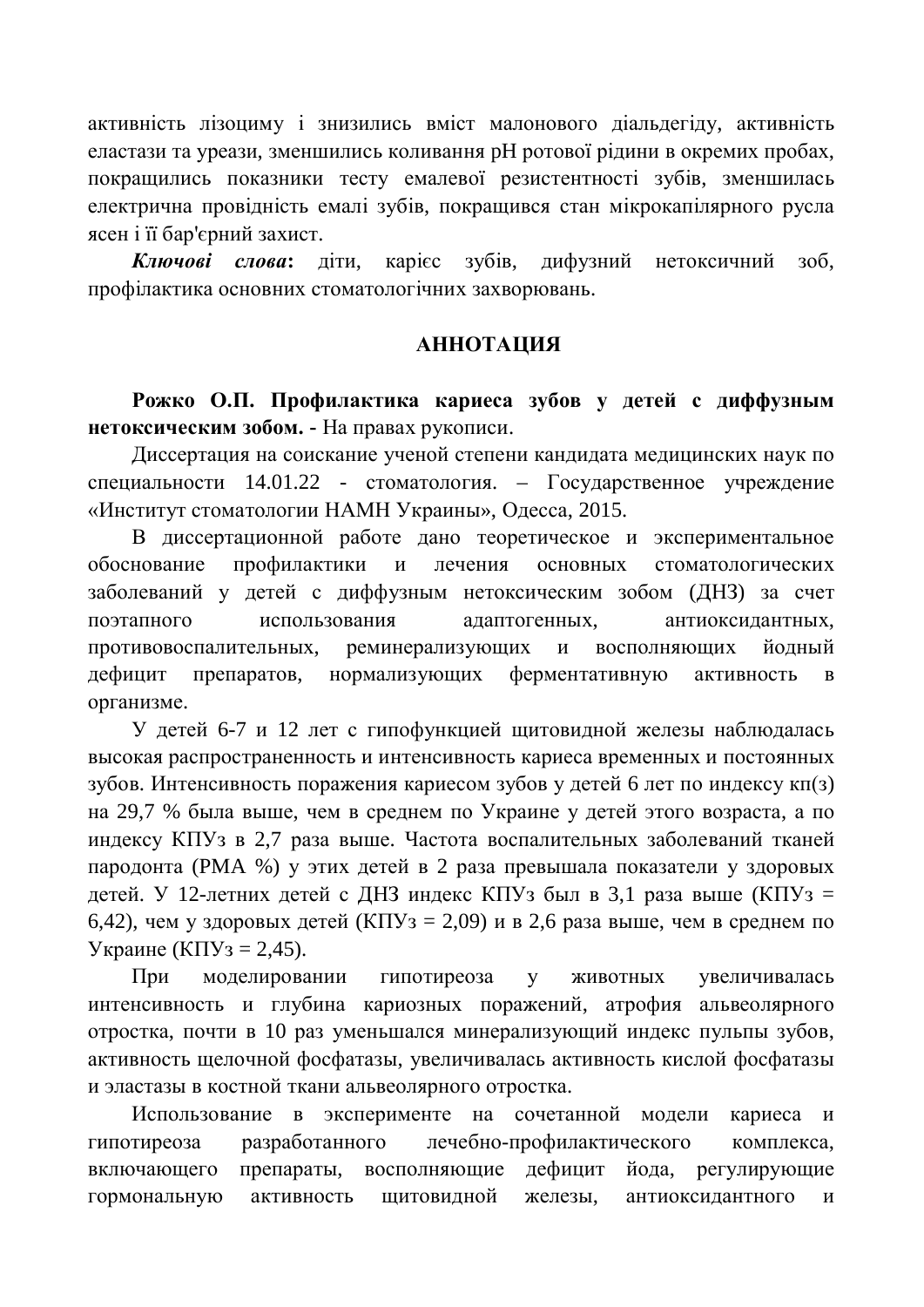адаптогенного характера действия, позволило нормализовать у животных основные биохимические параметры пульпы зубов и костных тканей альвеолярного отростка.

Показано, что разработанный лечебно-профилактический комплекс позволил за 2 года наблюдений получить у 6-7 летних детей с ДНЗ кариеспрофилактическую эффективность 55,3 %, а у 12 летних 41,7 %. При этом у них значительно улучшились пародонтологические индексы и показатели уровня гигиены полости рта.

В ротовой жидкости детей, в результате применения разработанного профилактического комплекса, за 1 год наблюдений существенно увеличился уровень кальция, фосфора, снизилось содержание МДА, активность эластазы и уреазы, увеличилась активность каталазы, в 5 раз увеличился антиоксидантнопрооксидантный индекс, в 3 раза увеличилась активность лизонима.

У детей основной группы с ДНЗ за 1 год наблюдений в 2 раза уменьшились колебания pH в отдельных пробах ротовой жидкости, на 27 % улучшились показатели ТЭР-теста зубов у 6 летних детей и на 37 % – у 12 летних, в 1,8 раза уменьшилась электрическая проводимость эмали зубов, улучшилось состояние микрокапиллярного русла десны и ее барьерная защита.

Ключевые слова: дети, кариес зубов, диффузный нетоксический зоб, профилактика основных стоматологических заболеваний.

#### **ANNOTATION**

**Rozhko O.P. Prevention of dental caries in children with diffuse nontoxic goiter. -** On the rights of manuscript.

Dissertation for the degree of candidate of medical sciences, specialty 14.01.22 – stomatology. – State Establishment "Institute of Stomatology of Academy of Medical Sciences of Ukraine" Odessa, 2015.

In the dissertation work a theoretical and experimental study of the prevention and treatment of major dental diseases in children with diffuse nontoxic goiter, in which the prevalence and intensity of caries is significantly higher than the average in Ukraine and in healthy children.

The use in experiments on combined model of caries and hypothyroidism developed therapeutic and preventive complex allowed to normalize in animals the basic biochemical parameters of teeth pulp and alveolar process bone.

The use of therapeutic and preventive complex allowed for 2 years to get the observations in children with diffuse nontoxic goiter caries preventive efficacy of 40-50 %. At the same time they have significantly improved periodontal indices, indicators of the level of oral hygiene. In oral liquid increased levels of calcium,